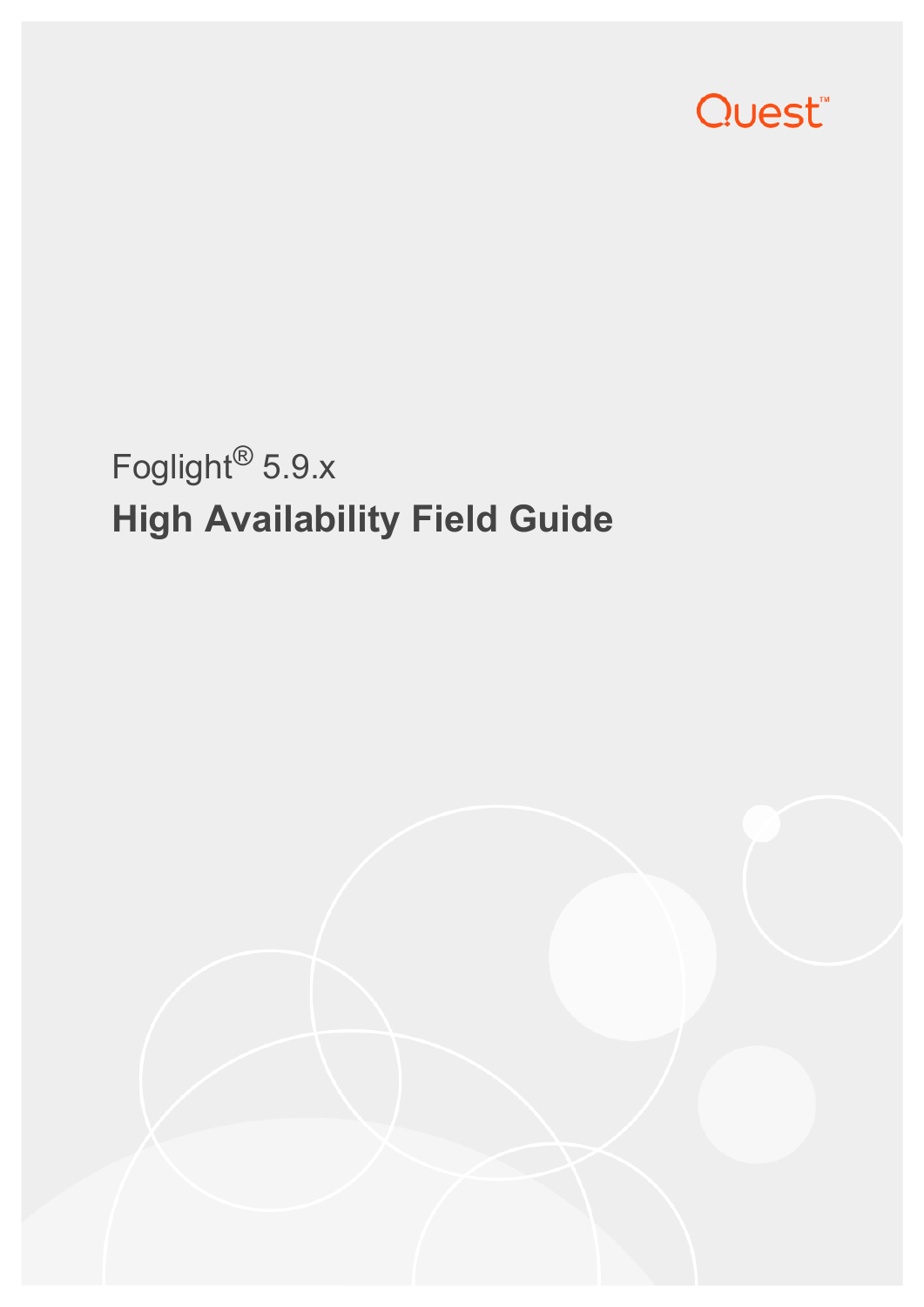#### **© 2018 Quest Software Inc.**

#### **ALL RIGHTS RESERVED.**

This guide contains proprietary information protected by copyright. The software described in this guide is furnished under a software license or nondisclosure agreement. This software may be used or copied only in accordance with the terms of the applicable agreement. No part of this guide may be reproduced or transmitted in any form or by any means, electronic or mechanical, including photocopying and recording for any purpose other than the purchaser's personal use without the written permission of Quest Software Inc.

The information in this document is provided in connection with Quest Software products. No license, express or implied, by estoppel or otherwise, to any intellectual property right is granted by this document or in connection with the sale of Quest<br>Software products. EXCEPT AS SET FORTH IN THE TERMS AND CONDITIONS AS SPECIFIED IN THE LICENSE<br>A EXPRESS, IMPLIED OR STATUTORY WARRANTY RELATING TO ITS PRODUCTS INCLUDING, BUT NOT LIMITED TO, THE IMPLIED WARRANTY OF MERCHANTABILITY, FITNESS FOR A PARTICULAR PURPOSE, OR NON-INFRINGEMENT. IN NO EVENT SHALL QUEST SOFTWARE BE LIABLE FOR ANY DIRECT, INDIRECT, CONSEQUENTIAL, PUNITIVE, SPECIAL OR INCIDENTAL DAMAGES (INCLUDING, WITHOUT LIMITATION, DAMAGES FOR LOSS OF PROFITS, BUSINESS<br>INTERRUPTION OR LOSS OF INFORMATION) ARISING OUT OF THE USE OR INABILITY TO USE THIS DOCUMENT, EVEN IF QUEST SOFTWARE HAS BEEN ADVISED OF THE POSSIBILITY OF SUCH DAMAGES. Quest Software makes no representations or warranties with respect to the accuracy or completeness of the contents of this document and reserves the right to make changes to specifications and product descriptions at any time without notice. Quest Software does not make any commitment to update the information contained in this document.

If you have any questions regarding your potential use of this material, contact:

Quest Software Inc. Attn: LEGAL Dept. 4 Polaris Way Aliso Viejo, CA 92656

Refer to our website [\(https://www.quest.com](https://www.quest.com)) for regional and international office information.

#### **Patents**

Quest Software is proud of our advanced technology. Patents and pending patents may apply to this product. For the most current information about applicable patents for this product, please visit our website at [https://www.quest.com/legal.](https://www.quest.com/legal)

#### **Trademarks**

Quest, the Quest logo, and Join the Innovation are trademarks and registered trademarks of Quest Software Inc. For a complete list of Quest marks, visit <https://www.quest.com/legal/trademark-information.aspx>. "Apache HTTP Server", Apache, "Apache<br>Tomcat" and "Tomcat" are trademarks of the Apache Software Foundation. Google is a registered tradema Android, Chrome, Google Play, and Nexus are trademarks of Google Inc. Red Hat, JBoss, the JBoss logo, and Red Hat Enterprise Linux are registered trademarks of Red Hat, Inc. in the U.S. and other countries. CentOS is a trademark of Red Hat, Inc. in the U.S. and other countries. Fedora and the Infinity design logo are trademarks of Red Hat, Inc. Microsoft, .NET, Active Directory, Internet Explorer, Hyper-V, Office 365, SharePoint, Silverlight, SQL Server, Visual Basic, Windows, Windows Vista and Windows Server are either registered trademarks or trademarks of Microsoft Corporation in the United States and/or other countries. AIX, IBM, PowerPC, PowerVM, and WebSphere are trademarks of International Business Machines Corporation, registered in many<br>jurisdictions worldwide. Java, Oracle, Oracle Solaris, PeopleSoft, Siebel, Sun, WebLogic, and ZFS are t trademarks of Oracle and/or its affiliates in the United States and other countries. SPARC is a registered trademark of SPARC<br>International, Inc. in the United States and other countries. Products bearing the SPARC tradema developed by Oracle Corporation. OpenLDAP is a registered trademark of the OpenLDAP Foundation. HP is a registered trademark that belongs to Hewlett-Packard Development Company, L.P. Linux is a registered trademark of Linus Torvalds in the United States, other countries, or both. MySQL is a registered trademark of MySQL AB in the United States, the European Union and other countries. Novell and eDirectory are registered trademarks of Novell, Inc., in the United States and other countries.<br>
VMware, ESX, ESXi, vSphere, vCenter, vMotion, and vCloud Director are registered trademarks o VMware, ESX, ESXi, vSphere, vCenter, vMotion, and vCloud Director are registered trademarks or trademarks of VMware, Inc.<br>in the United States and/or other jurisdictions. Sybase is a registered trademark of Sybase, Inc. Th "Eclipse Foundation Member", "EclipseCon", "Eclipse Summit", "Built on Eclipse", "Eclipse Ready" "Eclipse Incubation", and<br>"Eclipse Proposals" are trademarks of Eclipse Foundation, Inc. IOS is a registered trademark or tra trademarks of Apple Inc., registered in the U.S. and other countries. Ubuntu is a registered trademark of Canonical Ltd. Symantec<br>and Veritas are trademarks or registered trademarks of Symantec Corporation or its affiliate NetScaler, XenApp, and XenDesktop are trademarks of Citrix Systems, Inc. and/or one or more of its subsidiaries, and may be registered in the United States Patent and Trademark Office and in other countries. AlertSite and DéjàClick are either trademarks or registered trademarks of Boca Internet Technologies, Inc. Samsung, Galaxy S, and Galaxy Note are registered trademarks of Samsung Electronics America, Inc. and/or its related entities. MOTOROLA is a registered trademarks of Motorola Trademark<br>Holdings, LLC. The Trademark BlackBerry Bold is owned by Research In Motion Limited and is registered Ixia. Opera, Opera Mini, and the O logo are trademarks of Opera Software ASA. Tevron, the Tevron logo, and CitraTest are<br>registered trademarks of Tevron, LLC. PostgreSQL is a registered trademark of the PostgreSQL Global D and/or other countries. Vormetric is a registered trademark of Vormetric, Inc. Intel, Itanium, Pentium, and Xeon are trademarks of<br>Intel Corporation in the U.S. and/or other countries. Debian is a registered trademark of S OpenStack is a trademark of the OpenStack Foundation. Amazon Web Services, the "Powered by Amazon Web Services" logo, and "Amazon RDS" are trademarks of Amazon.com, Inc. or its affiliates in the United States and/or other countries. Infobright, Infobright Community Edition and Infobright Enterprise Edition are trademarks of Infobright Inc. POLYCOM®, RealPresence® Collaboration Server, and RMX® are registered trademarks of Polycom, Inc. All other trademarks and registered trademarks are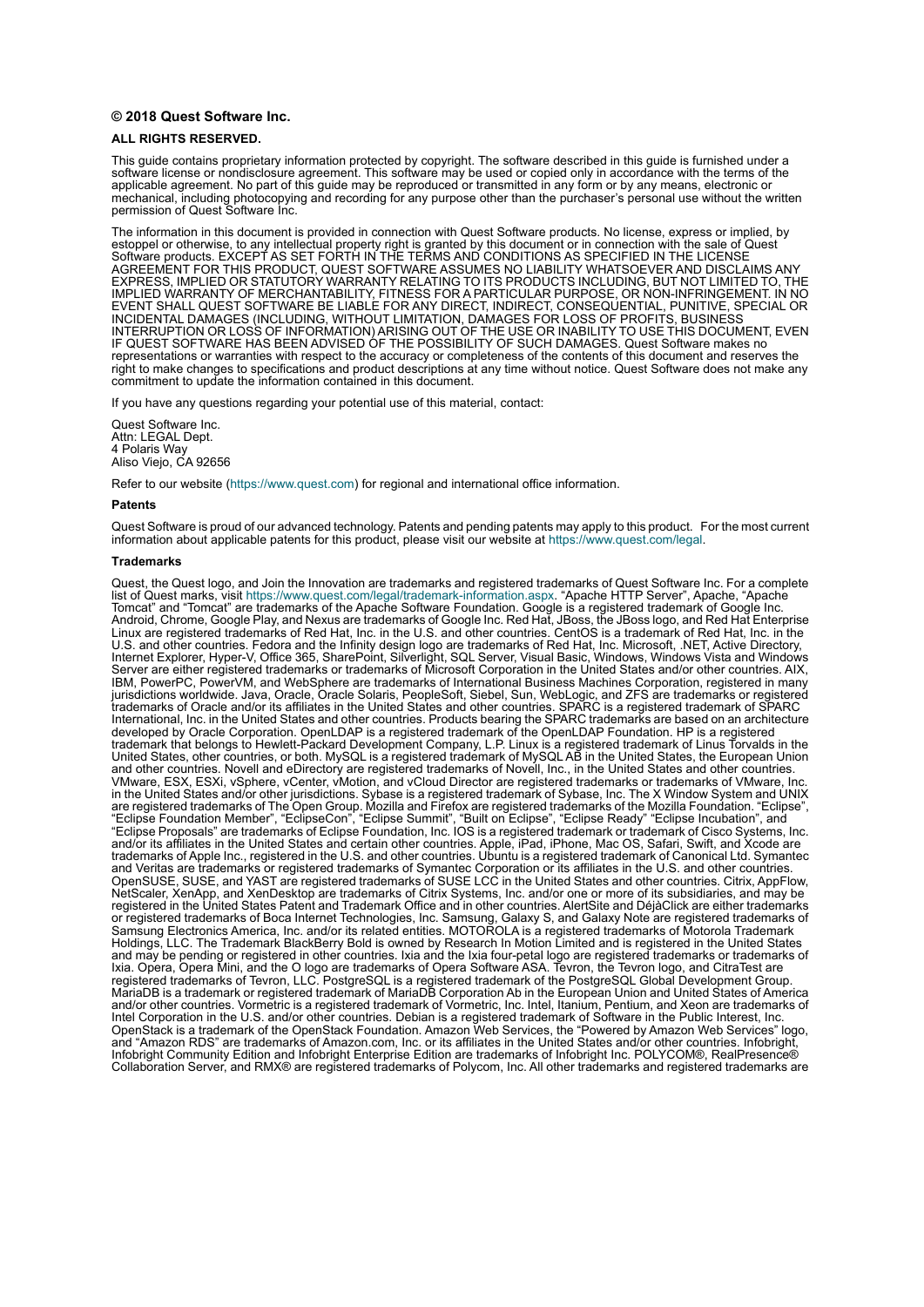property of their respective owners.

#### **Legend**

- **WARNING: A WARNING icon indicates a potential for property damage, personal injury, or death.**  $\blacksquare$
- **CAUTION: A CAUTION icon indicates potential damage to hardware or loss of data if instructions are not followed.** ţ
- **IMPORTANT NOTE**, **NOTE**, **TIP**, **MOBILE**, or **VIDEO:** An information icon indicates supporting information.

Foglight High Availability Field Guide Updated - June 2018 Software Version - 5.9.x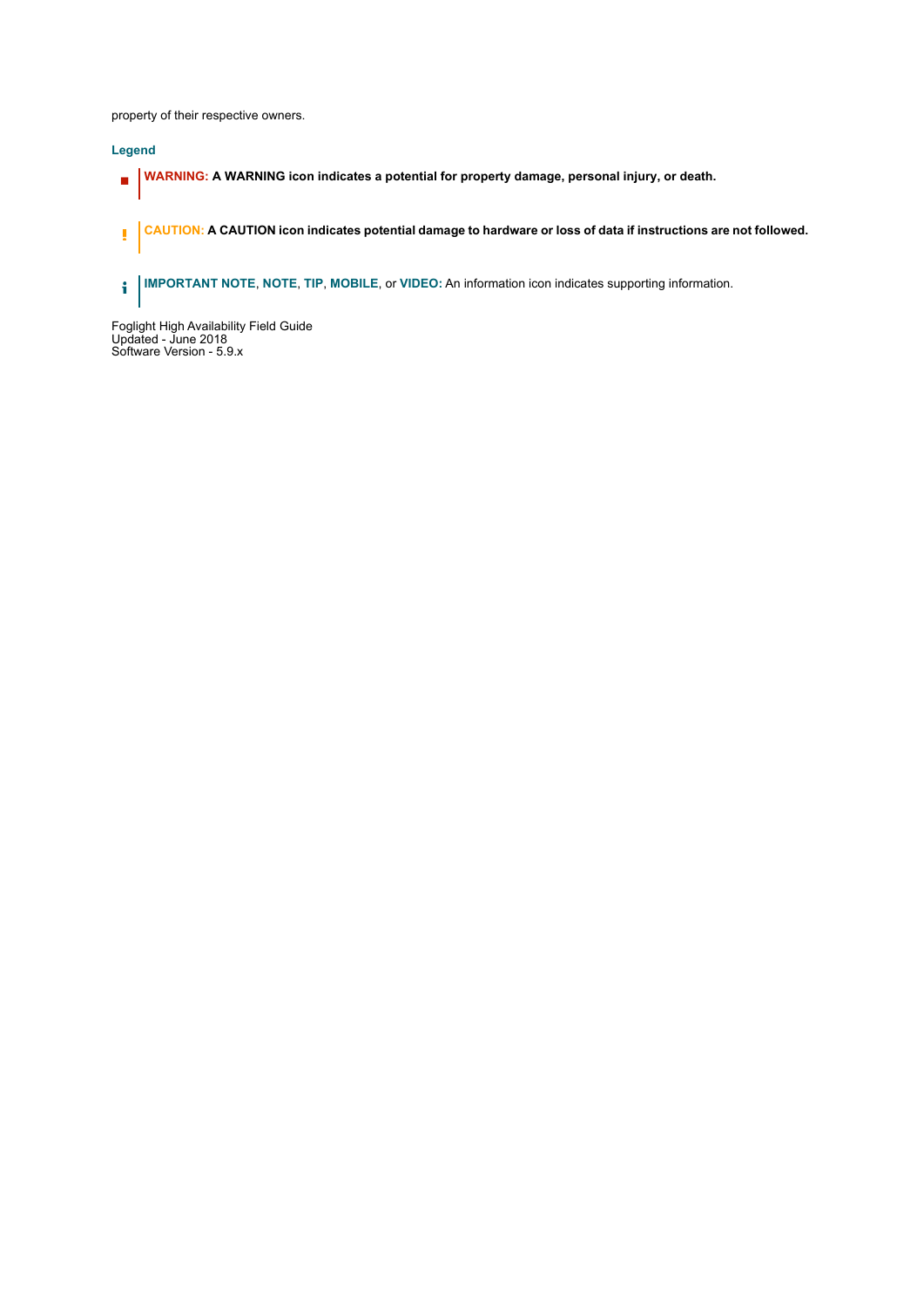| Redirecting secondary Management Servers to the correct URL  10 |  |
|-----------------------------------------------------------------|--|
|                                                                 |  |
|                                                                 |  |
| Starting and stopping the HA server from the command line  12   |  |
|                                                                 |  |
|                                                                 |  |
|                                                                 |  |
|                                                                 |  |
|                                                                 |  |
|                                                                 |  |
|                                                                 |  |
|                                                                 |  |
|                                                                 |  |
|                                                                 |  |
|                                                                 |  |
|                                                                 |  |
|                                                                 |  |
|                                                                 |  |
|                                                                 |  |
| Tuning connection issues in HA implementations 24               |  |
|                                                                 |  |
|                                                                 |  |
|                                                                 |  |
|                                                                 |  |
|                                                                 |  |
|                                                                 |  |
|                                                                 |  |
|                                                                 |  |
|                                                                 |  |
|                                                                 |  |
|                                                                 |  |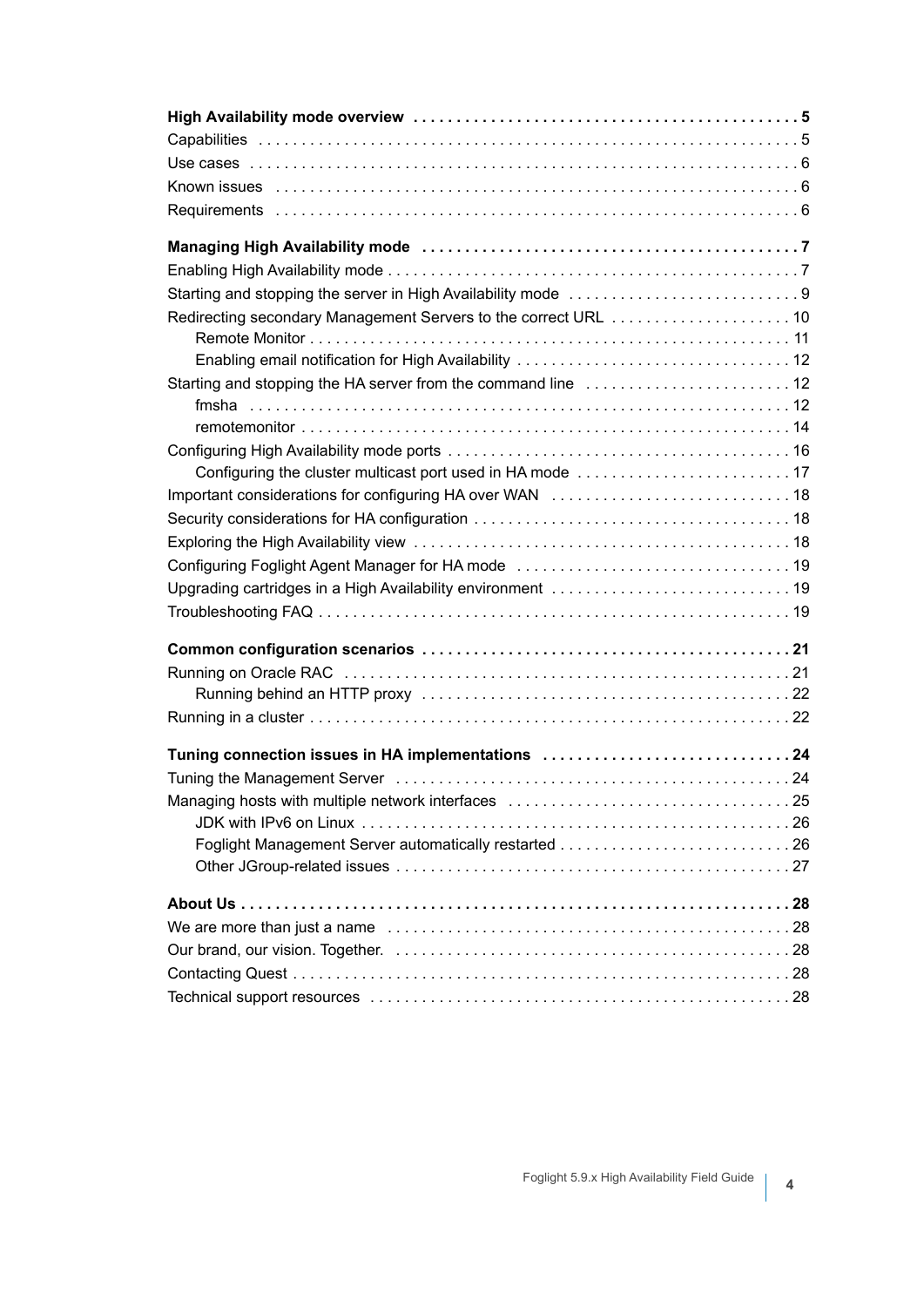## <span id="page-4-0"></span>**High Availability mode overview**

**1**

Welcome to the Foglight® *High Availability Field Guide*. This Field Guide provides step-by-step instructions on how to configure your Foglight 5 environment to use High Availability (HA) Mode. Use it to enable, configure, and tune Foglight Management Server(s) in HA Mode.

This guide is intended for technical audiences and Quest SC/PSO (System Consultant/Professional Services Organization) personnel working in the field.

High Availability mode is a configuration of multiple Foglight Management Servers in a cluster where one Management Server is the primary server and the others are standby servers. If the primary server stops responding, one of the standby servers in the HA cluster takes over monitoring responsibility. HA mode uses redundancy and failover to ensure that Foglight monitoring continues uninterrupted.

High Availability mode provides different functionality than Federation. Federation is a Foglight feature that addresses the needs of customers who monitor large-scale environments that are naturally partitioned into logical units. Each partition is traditionally served by one Management Server instance and its distributed clients/agents. For more information, see the *Federation Field Guide*.

- **NOTE:** The vFoglight Cartridge for Automation is not supported with Foglight when Foglight is configured to use the High Availability feature. This limitation will be addressed in a future release. For more information, see the *Foglight Release Notes*.
	- **•** [Capabilities](#page-4-1)
	- **•** [Use cases](#page-5-0)
	- **•** [Known issues](#page-5-1)
	- **•** [Requirements](#page-5-2)

## <span id="page-4-1"></span>**Capabilities**

Configuring multiple servers using HA mode offers the following capabilities:

- **Automatic restart:** The restart process (FoglightHA Daemon) runs on the same host that the Foglight® Management Server it is monitoring and monitors the state of the server. If the server stops responding or has a fatal error, then the restart process stops and restarts the server automatically. The process can also send out email notifications about the server condition.
	- **NOTE:** The default value for the restart process is ten minutes (600 seconds). Machines with a i slower processing speed take longer to reboot. You can modify the default time by editing the startup.grace variable in the *<foglight\_home>/config/restart\_monitor.config* file.
- **Redundancy:** To reduce outage times, a standby server instance is created (for a particular Management Server). One server becomes the primary server and communicates with the agents, receives and processes data, and processes rules. All other servers are standby servers. If a primary server stops responding, one of the standby servers resumes service and becomes the primary server.

**5**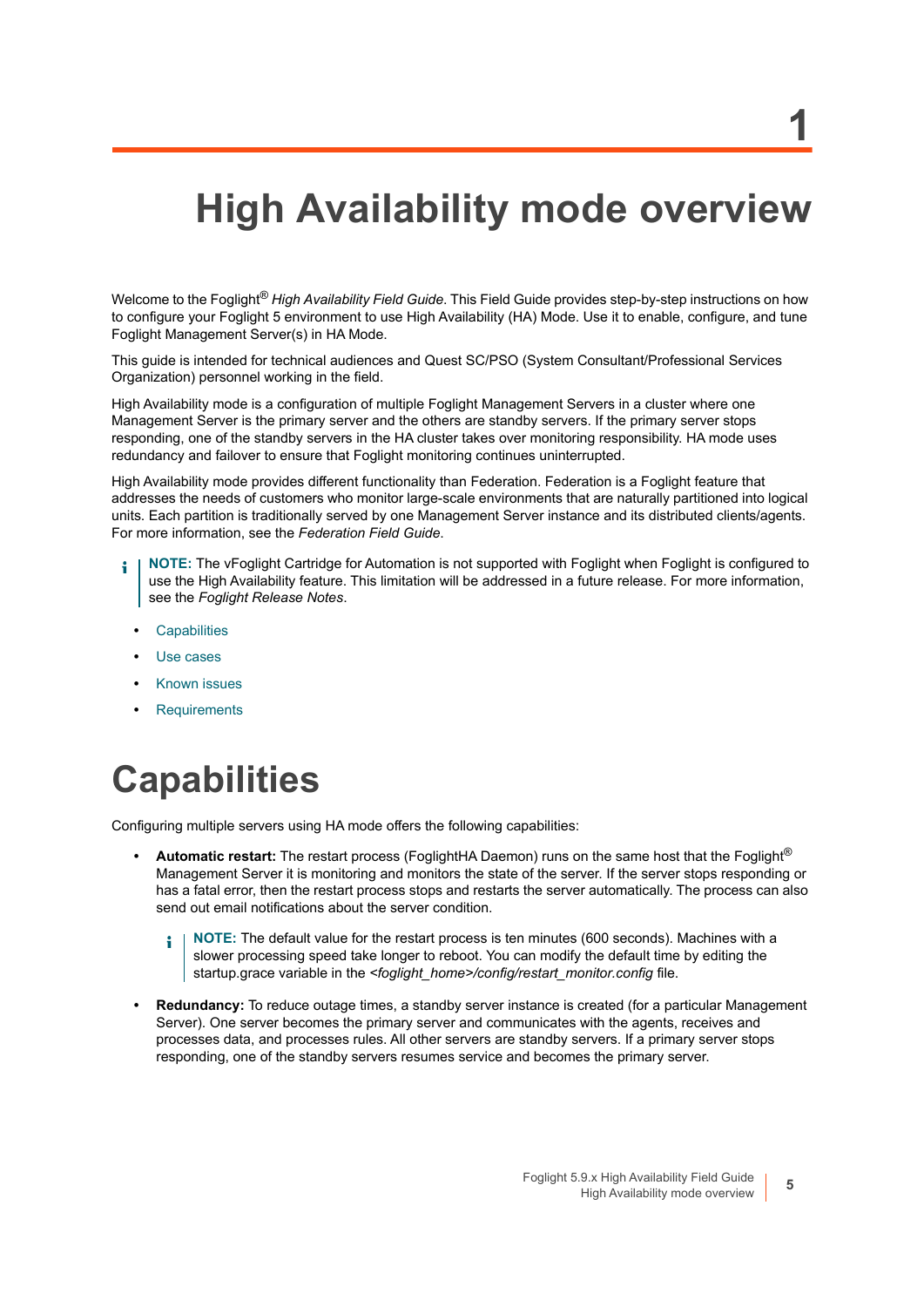### <span id="page-5-0"></span>**Use cases**

High Availability is a Foglight<sup>®</sup> feature that addresses the needs of customers to ensure that a Management Server is always available, even in the event of a primary server failure.

HA mode has been tested in the following [Common configuration scenarios](#page-20-2):

- **•** [Running on Oracle RAC](#page-20-3)
- **•** [Running behind an HTTP proxy](#page-21-2)
- **•** [Running in a cluster](#page-21-3)

### <span id="page-5-1"></span>**Known issues**

Foglight<sup>®</sup> has the following known issues with respect to High Availability mode:

- **•** The Foglight HA implementation uses UDP for communication by default. It is recommended that you reconfigure Foglight to use TCP instead. [For more information, see Tuning connection issues in HA](#page-23-2)  [implementations on page 24.](#page-23-2)
- **•** There is a JDK issue with IPv6 on Linux® that affects both HA and standalone server. [For more information,](#page-25-2)  [see JDK with IPv6 on Linux on page 26.](#page-25-2)
- **•** Running a Federation Master in High Availability mode is not supported. Only Federated Children can be run in High Availability mode.

### <span id="page-5-2"></span>**Requirements**

If you plan to run the Foglight® Management Server in HA mode, there are certain considerations:

**•** A server running in HA mode can only use an external database. An external instance of MySQL with an InnoDB storage engine can be used if your database administrator has installed one. Please see the *Foglight System Requirements and Platform Support Guide* for information about the external databases supported for Foglight.

If you have been using a Management Server with the embedded database, refer to the Appendix: "Switching from an Embedded to an External Database" in the *Foglight Installation and Setup Guide*.

- **•** The database must be running for Foglight to operate. You may have to implement a combined databasebackup and High Availability solution to achieve true redundancy of all components.
- **•** Specific ports are required for the HA setup to work, all of which must be set to the same values for all Management Servers in the HA cluster. [For more information, see Configuring High Availability mode ports](#page-15-1) [on page 16.](#page-15-1)
- **•** By default, HA mode works only within the local subnet and uses UDP (User Datagram Protocol) for communication. You can reconfigure your HA cluster to use TCP (Transmission Control Protocol), which can work outside of the local subnet; this is the recommended alternative if your HA cluster consists of a small number of designated HA Management Servers.

Configuring HA outside of a subnet (across a WAN) introduces some potential performance issues. Review the information in [Important considerations for configuring HA over WAN on page 18](#page-17-3) before you configure the HA cluster.

**•** To use the Remote Monitor, JRE 1.5 or later must be installed on the machine hosting the Remote Monitor, and the JAVA\_HOME environment variable must be set to point to the installation directory. For more [information, see Remote Monitor on page 11.](#page-10-1)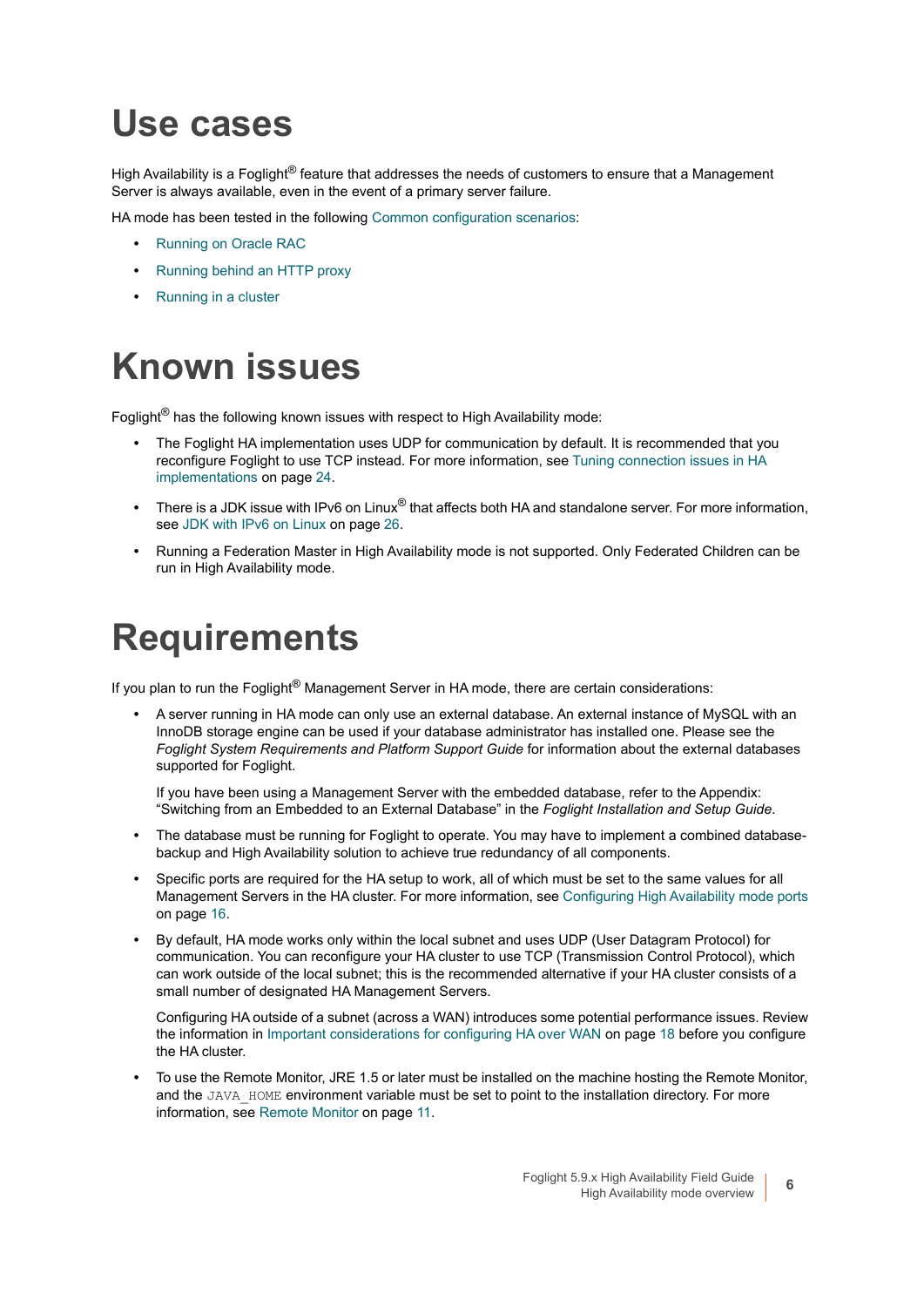# <span id="page-6-0"></span>**Managing High Availability mode**

High Availability (HA) mode enables you to install multiple Foglight<sup>®</sup> Management Servers, where one server is the primary server and the others are standby servers. If the primary server stops responding, then the responsibility is taken over by one of the standby servers.

This chapter describes the common management tasks for HA servers.

For information on tuning an HA cluster for better performance, see [Tuning connection issues in HA](#page-23-2)  [implementations on page 24.](#page-23-2)

- **•** [Enabling High Availability mode](#page-6-1)
- **•** [Starting and stopping the server in High Availability mode](#page-8-0)
- **•** [Redirecting secondary Management Servers to the correct URL](#page-9-0)
- **•** [Starting and stopping the HA server from the command line](#page-11-1)
- **•** [Configuring High Availability mode ports](#page-15-0)
- **•** [Important considerations for configuring HA over WAN](#page-17-0)
- **•** [Exploring the High Availability view](#page-17-2)
- **•** [Configuring Foglight Agent Manager for HA mode](#page-18-0)
- **•** [Upgrading cartridges in a High Availability environment](#page-18-1)
- **•** [Troubleshooting FAQ](#page-18-2)

## <span id="page-6-1"></span>**Enabling High Availability mode**

You can enable High Availability mode during a Foglight<sup>®</sup> Management Server installation, or afterwards by editing the *server.config* file.

#### **Enabling During Installation**

#### *To enable HA mode during installation of a new Management Server:*

1 On the Foglight Mode page of the installer, select **HA** (High Availability) as the server startup mode.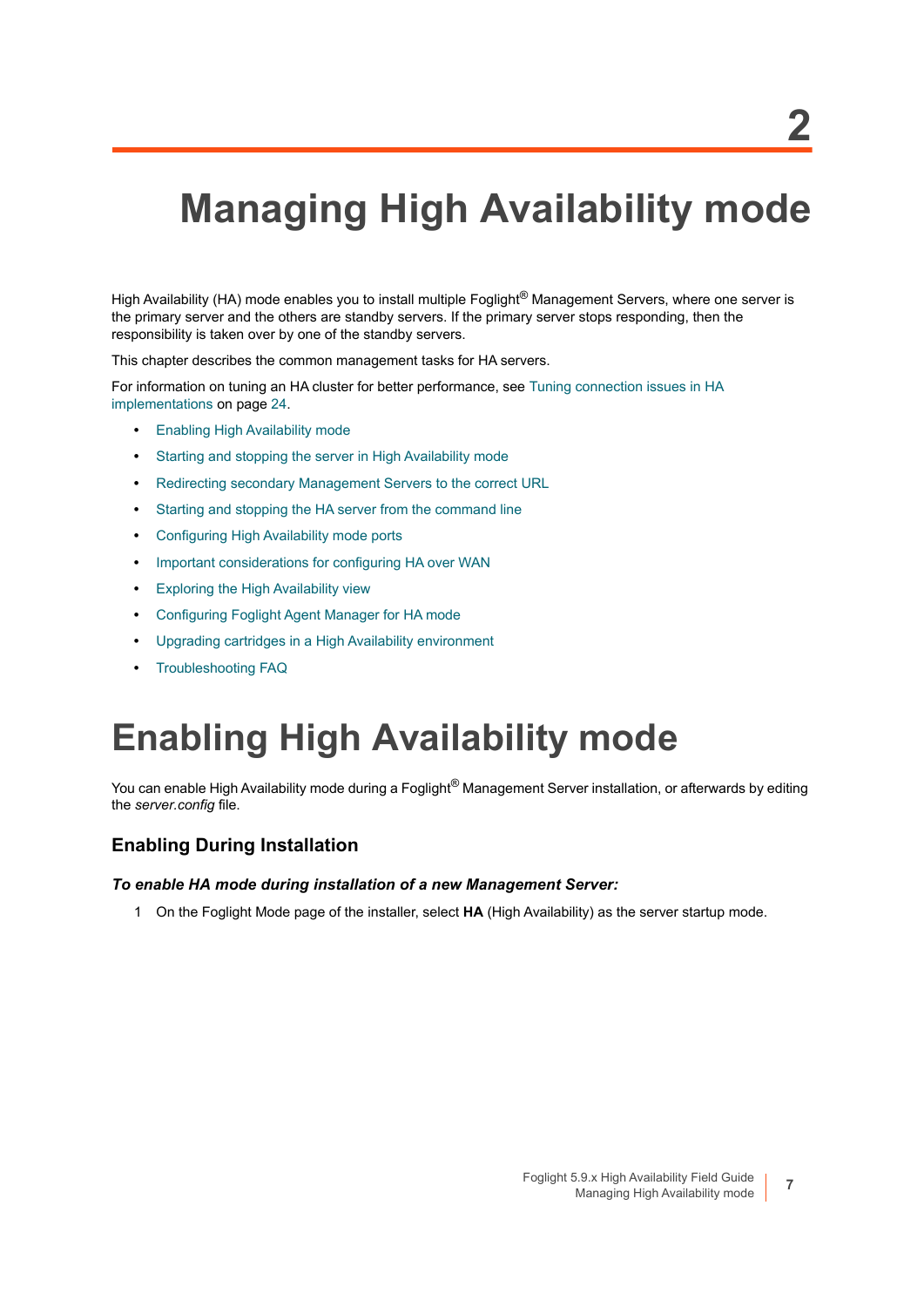|                                                                                                                                                                                                                                                                                                        | <b>Foglight Mode</b>                                                                   |
|--------------------------------------------------------------------------------------------------------------------------------------------------------------------------------------------------------------------------------------------------------------------------------------------------------|----------------------------------------------------------------------------------------|
| Introduction<br><b>E</b> License Agreement<br>Choose Install Folder<br>m.<br>Choose Shortcut Location<br><b>P</b> Pre-Installation Summary<br>Installing<br>Θ.<br>Administrator Password<br>m<br>Server Settings<br>Θ.<br>Database Settings<br>Port Settings<br>Add License File<br>■ Install Complete | Foglight Mode:<br>Standalone<br>HA (High Availability)<br>◉<br>HA Partition:<br>FMS_HA |
| InstallAnywhere by Macrovision<br>Cancel                                                                                                                                                                                                                                                               | Previous<br>Next                                                                       |

2 In the **HA Partition** field, type the partition name.

**IMPORTANT:** All Management Servers that you want to act as either primary or secondary servers i. within the same HA cluster must be configured with the same partition name.

3 You may also need to configure additional database settings in the Foglight Database Configuration step of the Management Server installer.

|                                                                                                                                                                                                                                                              | <b>Foglight Database Configuration</b>                                                                                                                                                                                                           |
|--------------------------------------------------------------------------------------------------------------------------------------------------------------------------------------------------------------------------------------------------------------|--------------------------------------------------------------------------------------------------------------------------------------------------------------------------------------------------------------------------------------------------|
| $\blacksquare$ Introduction<br><b>E</b> License Agreement<br>Choose Install Folder<br>Choose Shortcut Location<br>P Pre-Installation Summary<br>Installing<br>а<br>Administrator Password<br>曲<br>Server Settings<br>Θ<br>Database Settings<br>Port Settings | Foglight Database Account:<br>Hser ID:<br>foglight<br>Password:<br><br>Retype Password:<br>Foglight Database:<br>External<br>$\checkmark$<br>DB Type:<br>$\checkmark$<br>MySQL<br>DB Port: 3306<br>DR Host:<br>Incalhost<br>foglight<br>DR Name: |
| Add License File<br>■ Install Complete<br>InstallAnywhere by Macrovision<br>Cancel                                                                                                                                                                           | Advanced<br>Setup DB:<br>Later (manually)<br>O Now<br>Database Administrator Account:<br>User ID:<br>Password:<br>Previous<br>Next                                                                                                               |

Configure the server to connect to the same database instance as all other members of the cluster, by setting the **DB Type**, **DB Host**, **DB Port or Instance** and **DB Name** to the same values as those used for the other members.

**NOTE:** In some rare cases, certain settings might be different. For example, the value for DB Host ÷ might be different if there is a firewall between the database and certain members of the cluster in your environment.

You must also set the Database Administrator Account **User ID** and **Password** to the same values as those used for the other Management Servers that share the same HA partition name.

**IMPORTANT:** The Database Administrator Account User ID cannot be the same as the f. Foglight Database Account User ID.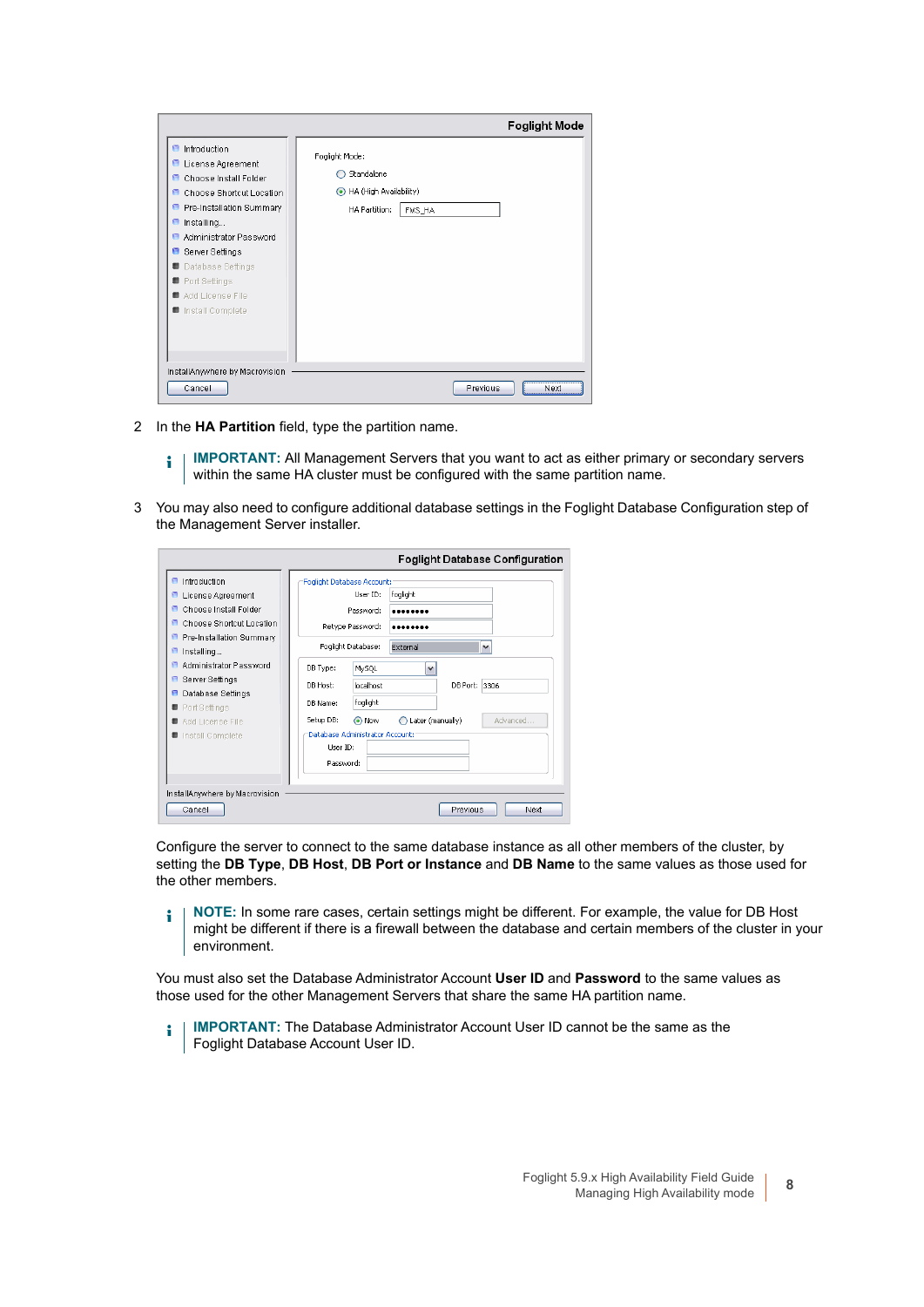#### **Enabling HA mode after installation**

#### *To enable HA mode after installation:*

- 1 Open the file *<foglight\_home>/config/server.config* on each Management Server that you want to participate in the HA cluster.
- 2 Locate and uncomment the parameter server.ha.partition.name.
- 3 Set the argument of server.ha.partition.name to the partition name for your HA cluster.
	- **IMPORTANT:** All Management Servers that you want to act as either primary or ÷ secondary servers within the same HA cluster must be configured with the same partition name.
- 4 Configure the Foglight Management Server to connect to the same database instance as all other members of the HA cluster, by setting the parameters listed below to the same values as the other members:
	- **IMPORTANT:** In some rare cases, certain parameters might be different. For example, ÷ the value for server.database.host might be different if there is a firewall between the database and certain members of the cluster in your environment.
		- a server.database.host: Set the argument of this parameter to the Foglight database host name (or IP address).
		- b server.database.port: Set the argument to the Foglight database port number.
		- c server.database.name: Set the argument to the Foglight database name.
		- d server.database.user: Set the argument to the Foglight database user name.
		- e server.database.password: Set the argument to the Foglight database user password.
		- f server.database.type: Set the argument to the type of database used (mysql, oracle, or sqlsvr).
- 5 Specific ports are required for the HA setup to work. These are listed in [Configuring High Availability mode](#page-15-0)  [ports on page 16](#page-15-0).

Ensure that all Management Servers in the HA cluster have these ports set to the same values in *<foglight\_home>/config/server.config*.

- **NOTE:** When running in HA mode, the Foglight Management Server may use ports in addition to the ÷ ones that you can set using server.config. [For more information, see Configuring High Availability mode](#page-15-0)  [ports on page 16.](#page-15-0)
- 6 Restart the Foglight Management Server in HA mode by navigating to *<foglight\_home>/bin* and running the following command:

fmsha

**NOTE:** For more information about command-line options, see [Starting and stopping the HA server](#page-11-1)  î. [from the command line on page 12.](#page-11-1)

## <span id="page-8-0"></span>**Starting and stopping the server in High Availability mode**

To run the Foglight® Management Server in HA mode, you must use an external database, which must be running before you start the server.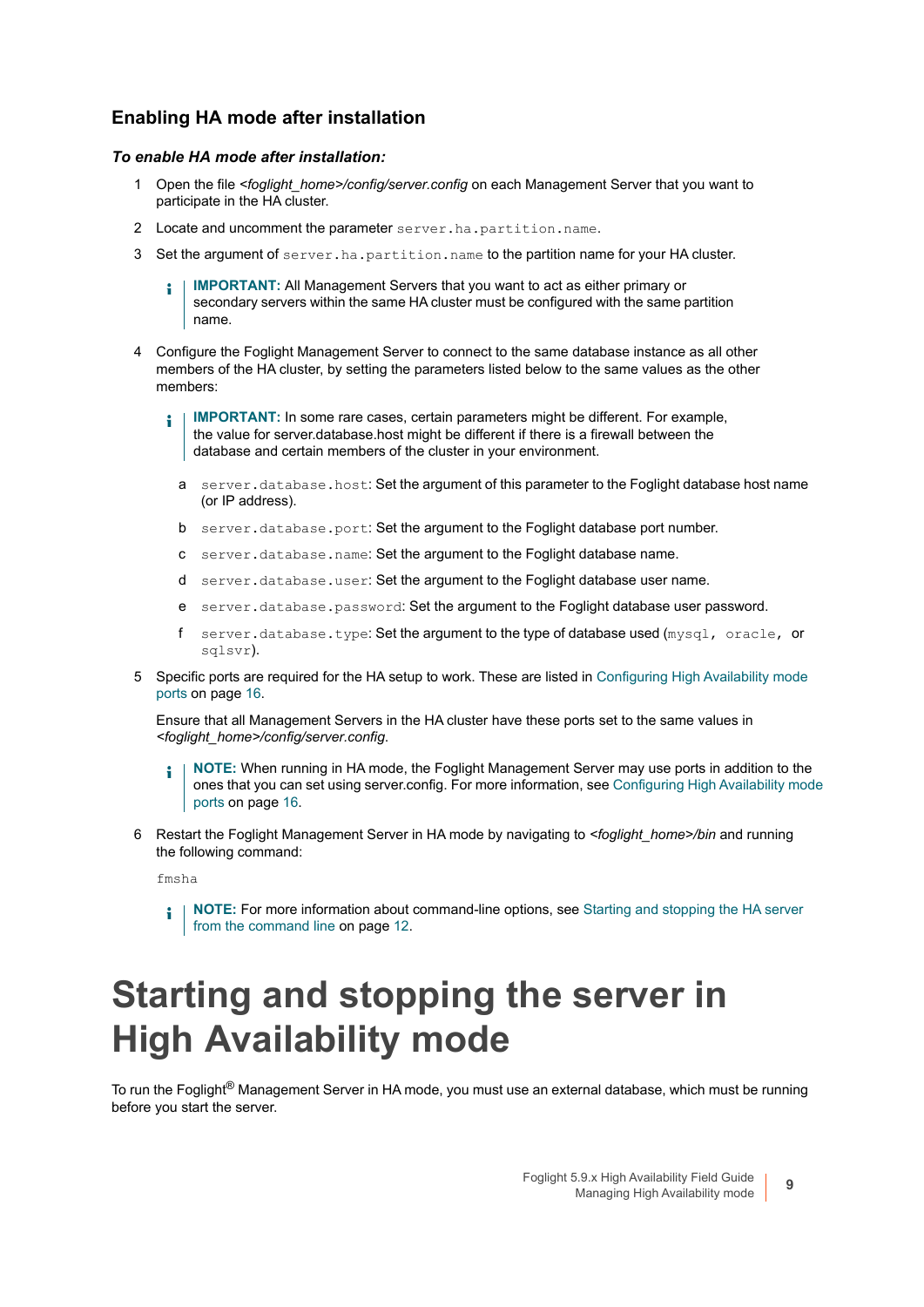#### *To start the server in HA mode:*

Do one of the following:

- **•** (Windows only) Choose **Start > Programs > Quest > Foglight > High Availability > Start Foglight In HA Mode**.
- **•** Enter the following from the command-line:

fmsha

**NOTE:** For more information about command-line options, see [Starting and stopping the HA server](#page-11-1)  î. [from the command line on page 12.](#page-11-1)

After the server starts successfully, the following message appears in the command shell or window:

Forge Server startup completed.

#### *To stop the High Availability Server:*

Do either of the following:

- **•** Type **Ctrl-C** in the command shell in which the Foglight HA server started.
- **•** (Windows only) Choose **Start > Programs > Quest > Foglight > High Availability > Stop Foglight In HA Mode**.
- **•** Open a second command shell, navigate to the directory *<foglight\_home>/bin,* and execute the following command:

fmsha --stop

After the server stops successfully, the command shell closes.

**i** | NOTE: For more information about command-line options, see Starting and stopping the HA server [from the command line on page 12.](#page-11-1)

## <span id="page-9-0"></span>**Redirecting secondary Management Servers to the correct URL**

When Foglight<sup>®</sup> Management Servers are configured as an HA cluster, the browser interface for each of the secondary Management Servers redirects to the primary Management Server. By default, the URL for the browser interface to which the secondary Management Servers are redirected is generated automatically by Foglight based on the primary Management Server machine's host name.

You can override this URL and point Foglight to a different URL by starting the secondary Management Servers from the command-line with the following option: -Dquest.host.name=<host name>

where  $\langle \text{host}\rangle$  name> is the desired host name or Fully Qualified Domain Name (FQDN).

Use this option in cases where a single machine hosts multiple applications (including Foglight) and is configured with multiple host names and IP addresses. In such cases:

- **•** Each Web server is bound to a single IP address and responds to a unique FQDN or alias.
- **•** The default URL used by Foglight to redirect the secondary Management Servers is based on the host name of the primary Management Server machine and may be bound to a different alias. This causes so might not present the correct URL since Foglight

You can base the URL on the alias using the -D option.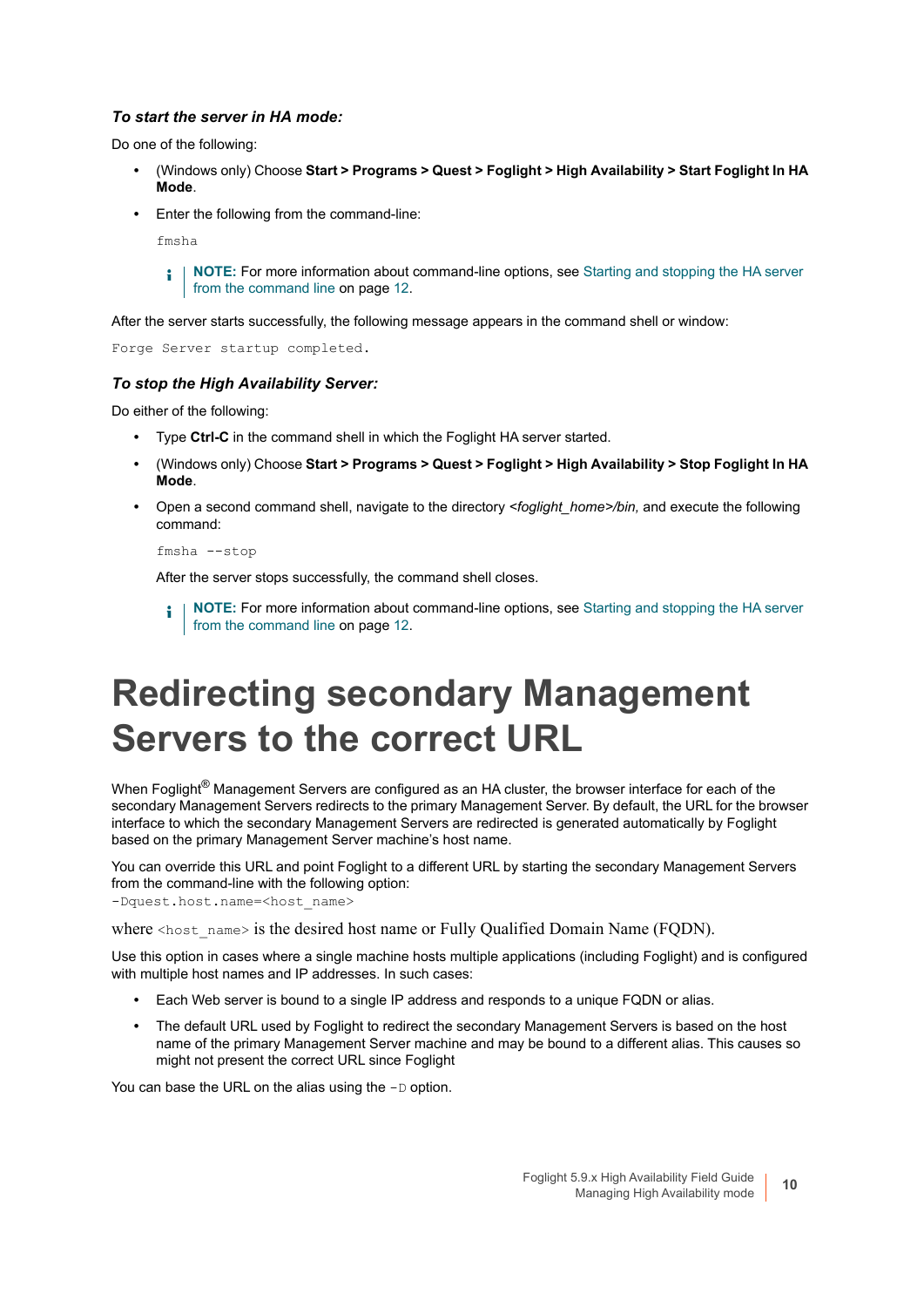#### **Example:**

You have two machines, whose host names are *server1* and *server2*. You have an HA cluster running on these machines. The primary Management Server runs on *server1* and the secondary Management Server runs on *server2*.

Both machines have two IP addresses: one internal and one external. The external IP addresses are bound to the DNS (Domain Name System) names *foglight1.example.com* and *foglight2.example.com*. Foglight has been bound to the external IP addresses and is not listening on the internal IP addresses. In this case, the Foglight browser interface is available at

*http://foglight1.example.com:8080*.

However, the secondary server redirects to the default URL *http://server1:8080*. In this case, the Foglight browser interface is not available at this URL. To resolve this issue, override the URL with: - Dquest.host.name=foglight1.example.com.

### <span id="page-10-1"></span><span id="page-10-0"></span>**Remote Monitor**

The Remote Monitor is a Java<sup>TM</sup> program that regularly communicates with a set of High Availability (HA) servers. If there is no reply after it attempts to contact the server, then it logs the event and (optionally) sends e-mail notifications to an administrator.

The Remote Monitor takes a list of host names or host name and port pairs as parameters. When invoked without parameters, Remote Monitor takes the list of host names or host name and port pairs from the file *<foglight\_home>/config/remote\_monitor.config* under the entry server.urls.

Each parameter in the entry server.urls points to a specific HA server. If a port is not specified as part of this entry, the default port 51231 is used. The default port can be configured in *<foglight\_home>/config/remote\_monitor.config*, under the entry health.monitor.port. This entry should match the health.monitor.port entry in the file *<foglight\_home>/config/restart\_monitor.config* on your servers.

**NOTE:** To use the Remote Monitor, JRE 1.5 or later must be installed on the machine hosting the Remote i. Monitor and the JAVA\_HOME environment variable must be set to point to the installation directory.

#### *To install the Remote Monitor:*

**•** Copy the *<foglight\_home>/tools/remote\_monitor.zip* file to your target machine and unzip the contents to a directory.

#### *To start the Remote Monitor:*

**I** NOTE: The Foglight Management Server must be running before you can start the Remote Monitor.

On UNIX®, enter the command:

**•** <foglight\_home>/bin/remotemonitor <hostname<:port>>

On Windows®, do one of the following:

- Enter the command: <foglight\_home>\bin\remotemonitor.exe
- **•** Choose **Start > Programs > Quest > Foglight > High Availability > Start Remote Monitor**.

#### *To stop the Remote Monitor:*

Do one of the following:

- **•** Enter **Ctrl-C** from the command shell or window where the Remote Monitor started.
- On UNIX<sup>®</sup>, enter the command: <foglight\_home>/bin/remotemonitor <hostname<:port>> -q

On Windows®, choose **Start > Programs > Quest > Foglight > High Availability > Stop Remote Monitor**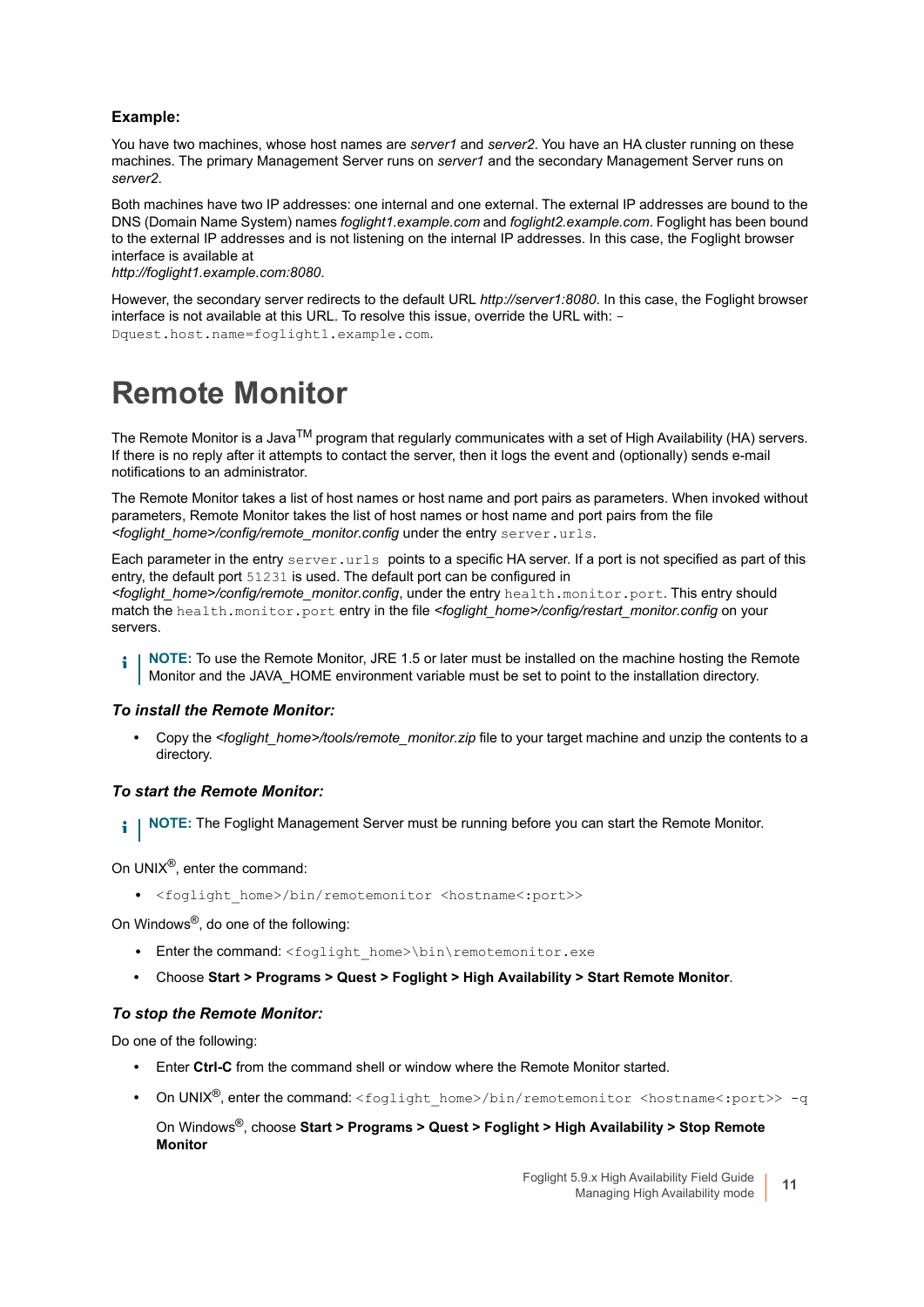```
Or
```
Enter the command: <foglight\_home>\bin\remotemonitor.exe -q

### <span id="page-11-0"></span>**Enabling email notification for High Availability**

Servers running in High Availability (HA) mode can send out email notifications in various situations, such as when servers stop responding or on failure to restart a server. The files <foglight\_home>/config/restart\_monitor.config and <foglight\_home>/config/remote\_monitor.config control how email notification functions, such as email protocols, email server information, and the message and recipients for each situation. Email can be sent out from the HA server or from the Remote Monitor. See the comments in these configuration files for more information about email notification.

## <span id="page-11-1"></span>**Starting and stopping the HA server from the command line**

### <span id="page-11-2"></span>**fmsha**

The fmsha command provides a command-line interface to the Management Server process running in High Availability (HA) mode. Running Foglight<sup>®</sup> in HA mode allows you to manage multiple instances of the Management Server in a JGroup partition that supports the HA feature.

This command offers a set of options that you can use to perform any of the following operations as required:

- **•** Start or stop the Management Server in HA mode
- **•** Install and start the Management Server in HA mode as a Windows® service
- **•** Stop and remove a Management Server HA Windows service
- **•** Configure JavaTM Virtual Machine (JVM) options and add entries to the Foglight classpath
- **•** Assign different names to different Management Server process launchers
- **•** Display version information or a list of arguments and their descriptions

### **Syntax**

#### **Windows only**

```
fmsha [-s|--start] [-q|--stop] [-w|--wait] [-n|--name process_name] 
  [-i|--install-service] [-r|--remove-service] [-b|--start-service] 
  [-j|--jvm-argument JVM_options] [-p|--classpath class_path] [-v|--version] 
  [-h|--help] [-t|--thread-dump] [-m|--javavm path_to_JAVA_HOME]
  [-D|-X JVM_option] [--set-global-debug-level debug_level] 
  [--add-debug-level package_1.=debug_level_1 … package_n.=debug_level_n]
  [--remove-debug-level package_1. … package_n.]
```
#### **Unix only**

```
fmsha [-d|--daemon] [-s|--start] [-q|--stop] [-w|--wait] 
  [-n|--name process_name] [-j|--jvm-argument JVM_options] 
  [-p|--classpath class_path] [-v|--version] [-h|--help] [-t|--thread-dump]
  [-m|--javavm path_to_JAVA_HOME] [-D|-X JVM_option]
```
Foglight 5.9.x High Availability Field Guide S.9.x High Availability Field Guide<br>Managing High Availability mode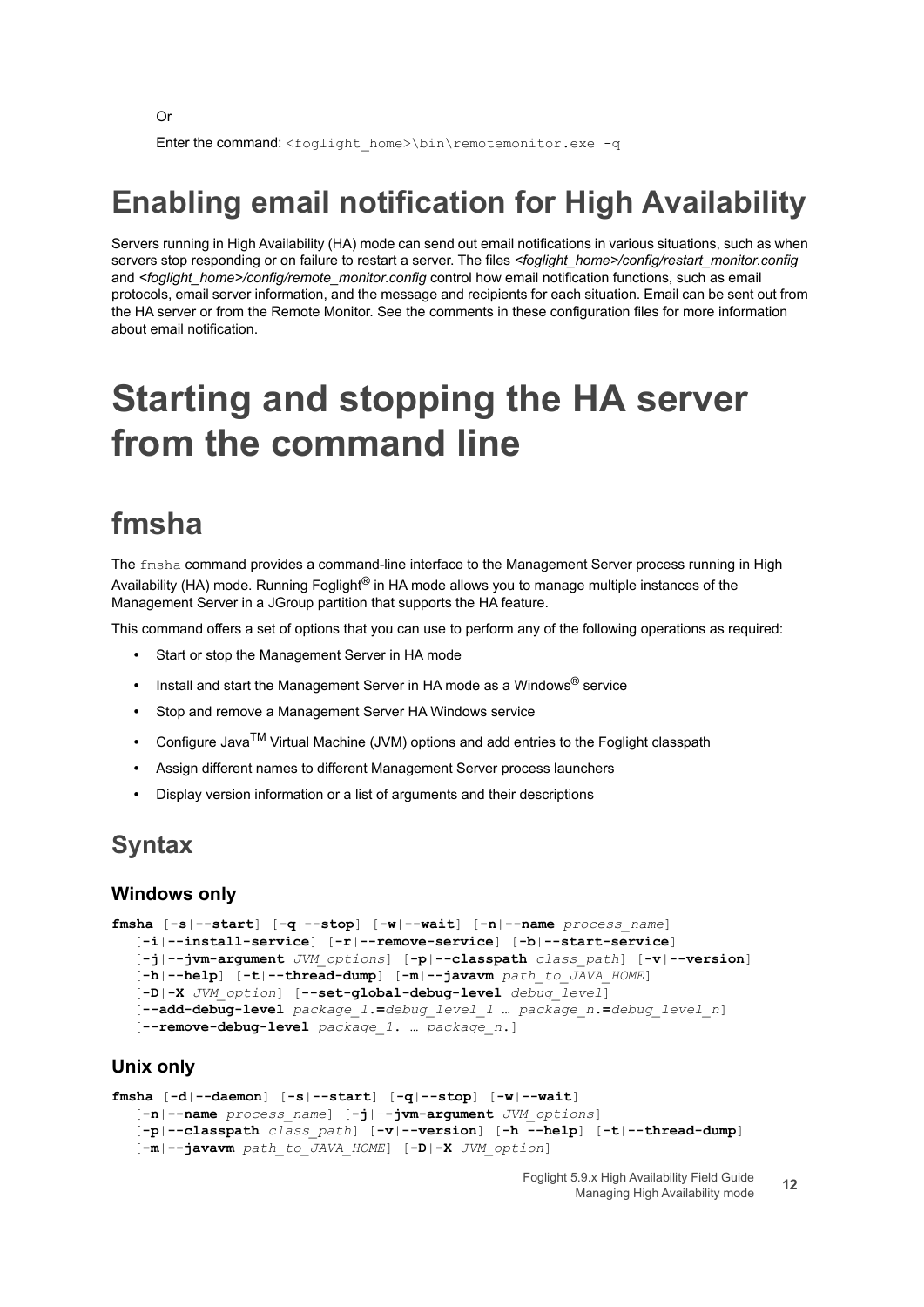```
[--set-global-debug-level debug_level] 
[--add-debug-level package_1.=debug_level_1 … package_n.=debug_level_n]
[--remove-debug-level package_1. … package_n.]
```
**NOTE:** If you do not specify any options, fmsha uses the default option, s, and starts an instance of the Management Server in HA mode.

#### **Table 1. Options and arguments**

| <b>Options</b> |                    | <b>Argument</b>          | <b>Description</b>                                                                                                                                                                                                               |
|----------------|--------------------|--------------------------|----------------------------------------------------------------------------------------------------------------------------------------------------------------------------------------------------------------------------------|
|                | UNIX® and Windows® |                          |                                                                                                                                                                                                                                  |
|                | add-debug-level    | package.=debug_l<br>evel | Specifies a debug level for one or more packages. Higher debug<br>levels result in more detailed logging. For example, you can set<br>the debug_level to one of the following values:                                            |
|                |                    |                          | 0: No debugging                                                                                                                                                                                                                  |
|                |                    |                          | 1: Minimal debugging                                                                                                                                                                                                             |
|                |                    |                          | 2: Detailed debugging                                                                                                                                                                                                            |
|                |                    |                          | The period '.' following the package name is mandatory, otherwise<br>the package is treated as a class. The package.=debug_level<br>argument can be specified multiple times.                                                    |
| D              | X                  | JVM_option               | Passes an option to the JVM.                                                                                                                                                                                                     |
| h              | help               | None                     | Displays a list of arguments and their descriptions.                                                                                                                                                                             |
| j              | jvm-argument       | JVM_options              | Specifies one or more JVM options.                                                                                                                                                                                               |
| m              | javavm             | path_to_JAVA_HO<br>МE    | Points to the JVM for the Management Server process.                                                                                                                                                                             |
| n              | name               | process_name             | Specifies a unique process name for the current instance of the<br>Management Server. Foglight uses process names to distinguish<br>between different instances of the same process launcher.                                    |
| р              | classpath          | class_path               | Adds entries to the JVM classpath.                                                                                                                                                                                               |
| q              | stop               | None                     | Stops the running Management Server process.                                                                                                                                                                                     |
|                | remove-debug-level | package.                 | Removes a debug level associated with one or more packages.<br>The period '.' following the package name is mandatory, otherwise<br>the package is treated as a class. The package. argument can be<br>specified multiple times. |
| s              | start              | None                     | Starts the Management Server.                                                                                                                                                                                                    |
| level          | set-global-debug-  | debug_level              | Sets the global debug level. The debug_level argument must be a<br>non-negative integer. Higher debug levels result in more detailed<br>logging.                                                                                 |
|                |                    |                          | For example, you can set the <i>debug_level</i> to one of the following<br>values:                                                                                                                                               |
|                |                    |                          | 0: No debugging<br>$\bullet$                                                                                                                                                                                                     |
|                |                    |                          | 1: Minimal debugging<br>٠                                                                                                                                                                                                        |
|                |                    |                          | 2: Detailed debugging<br>$\bullet$                                                                                                                                                                                               |
| t              | thread-dump        | None                     | Requests a thread output from the running application. This option<br>writes the output to a separate log file in the application's<br>installation directory.                                                                   |
| v              | version            | None                     | Displays the version number, copyright, build number, and the<br>installation directory.                                                                                                                                         |
| w              | wait               | None                     | When sending a shutdown command to an existing Management<br>Server process, this option instructs the command to wait<br>indefinitely for the process to exit before shutting it down.                                          |

**Unix only**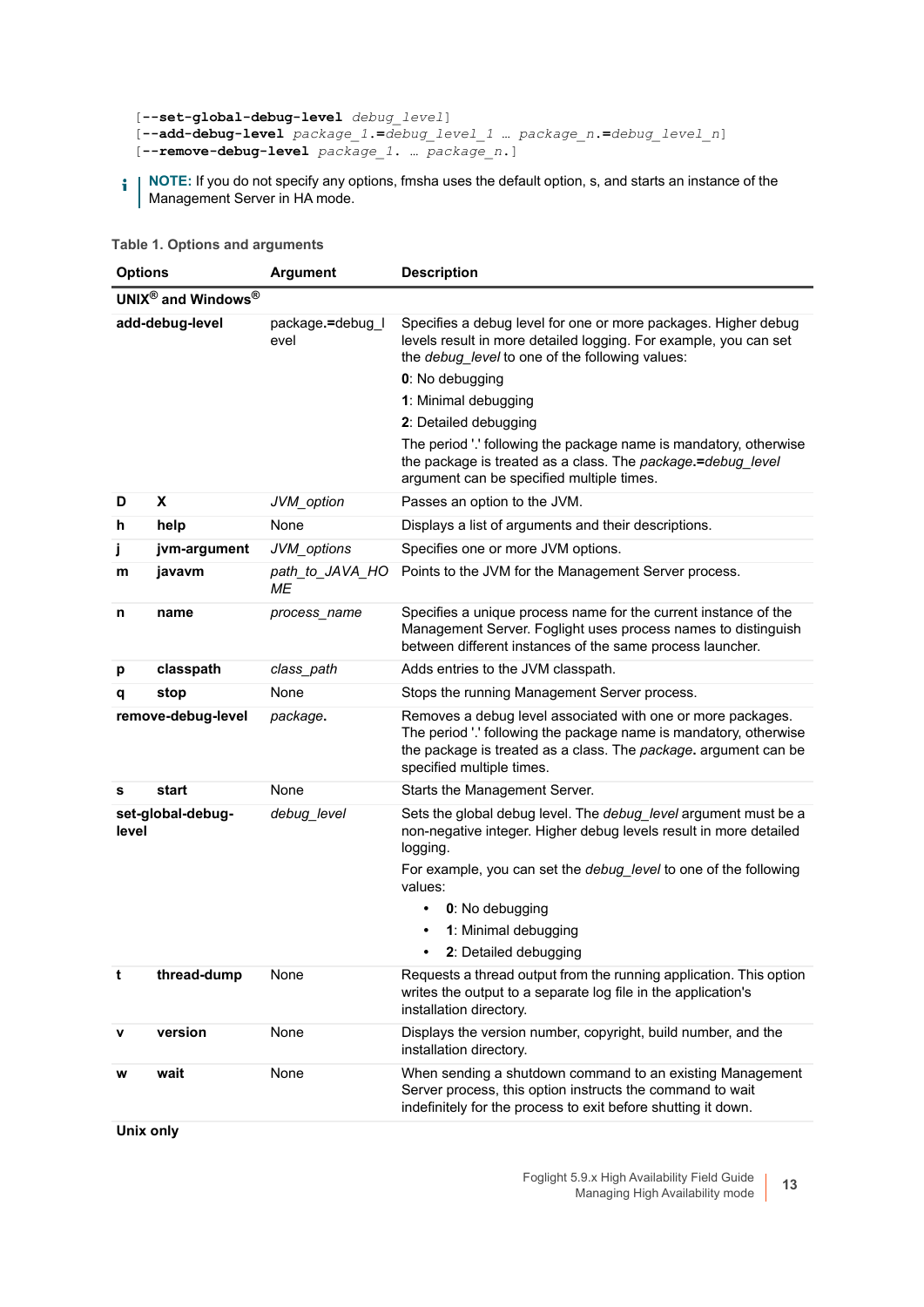**Table 1. Options and arguments** 

| <b>Argument</b><br><b>Options</b> |                                                                                                                                                                                      |             | <b>Description</b>                                       |  |
|-----------------------------------|--------------------------------------------------------------------------------------------------------------------------------------------------------------------------------------|-------------|----------------------------------------------------------|--|
| d                                 | daemon                                                                                                                                                                               | <b>None</b> | Starts the Management Server as a daemon process.        |  |
|                                   | NOTE: Unix installations also include the following scripts for stsarting and stopping the Management Server in<br>HA mode:<br>fmsStartupHA.sh<br>٠<br>fmsShutdownHA.sh<br>$\bullet$ |             |                                                          |  |
|                                   | <b>Windows only</b>                                                                                                                                                                  |             |                                                          |  |
| b                                 | start-service                                                                                                                                                                        | None        | Starts the Management Server Windows service.            |  |
| i.                                | install-service                                                                                                                                                                      | <b>None</b> | Installs the Management Server as a Windows service.     |  |
| r                                 | remove-service                                                                                                                                                                       | None        | Stops and removes the Management Server Windows service. |  |

### **Examples**

#### **Starting the server in HA mode**

```
C:\Quest\Foglight\bin>fmsha
2017-07-03 17:04:33.000 INFO [native] Inter-launcher communications channel
  active at:
  C:\Quest\Foglight\bin\fmsha.exe\.FoglightHA-ZHUVM-FOG-2769.msg
2017-07-03 17:04:37.612 INFO Starting Forge Server with the command bin\fms
   -Dfoglight.cluster.mode=true -Dquest.common.process-runner=false -Dquest.
  native.launcher.io=true...
```
#### **Installing the server in HA mode as a Windows service**

```
C:\Quest\Foglight\bin>fmsha -i
2017-07-03 17:02:36.000 INFO [native] High Availability Foglight (FoglightHA)
  service installed
```
#### **Removing the server HA Windows service**

```
C:\Quest\Foglight\bin>fmsha -r
2017-07-03 17:03:38.000 INFO [native] Removed the High Availability Foglight
   (FoglightHA) service installed from 'C:\Quest\Foglight'
```
### <span id="page-13-0"></span>**remotemonitor**

The remotemonitor command provides command-line interface to the Remote Monitor application. The Remote Monitor communicates with multiple instances of the Management Server running in HA mode. If a server fails to reply, the Remote Monitor logs an event and sends e-mails to the server administrator. The Remote Monitor uses a list of host names or host names and port numbers to identify High Availability servers that it communicates with. This information is stored in the *<foglight\_home>/config/remote\_monitor.config* file under the server.urls entry.

For information on how to install and configure the Remote Monitor, see [Remote Monitor on page 11](#page-10-0); for additional information about the Remote Monitor application, see the *Foglight Installation and Setup Guide*.

The remotemonitor command offers a set of options that you can use to perform any of the following operations as required:

- **•** Start or stop the Remote Monitor
- **•** Install and start the Remote Monitor as a Windows® service
- **•** Stop and remove the Remote Monitor Windows service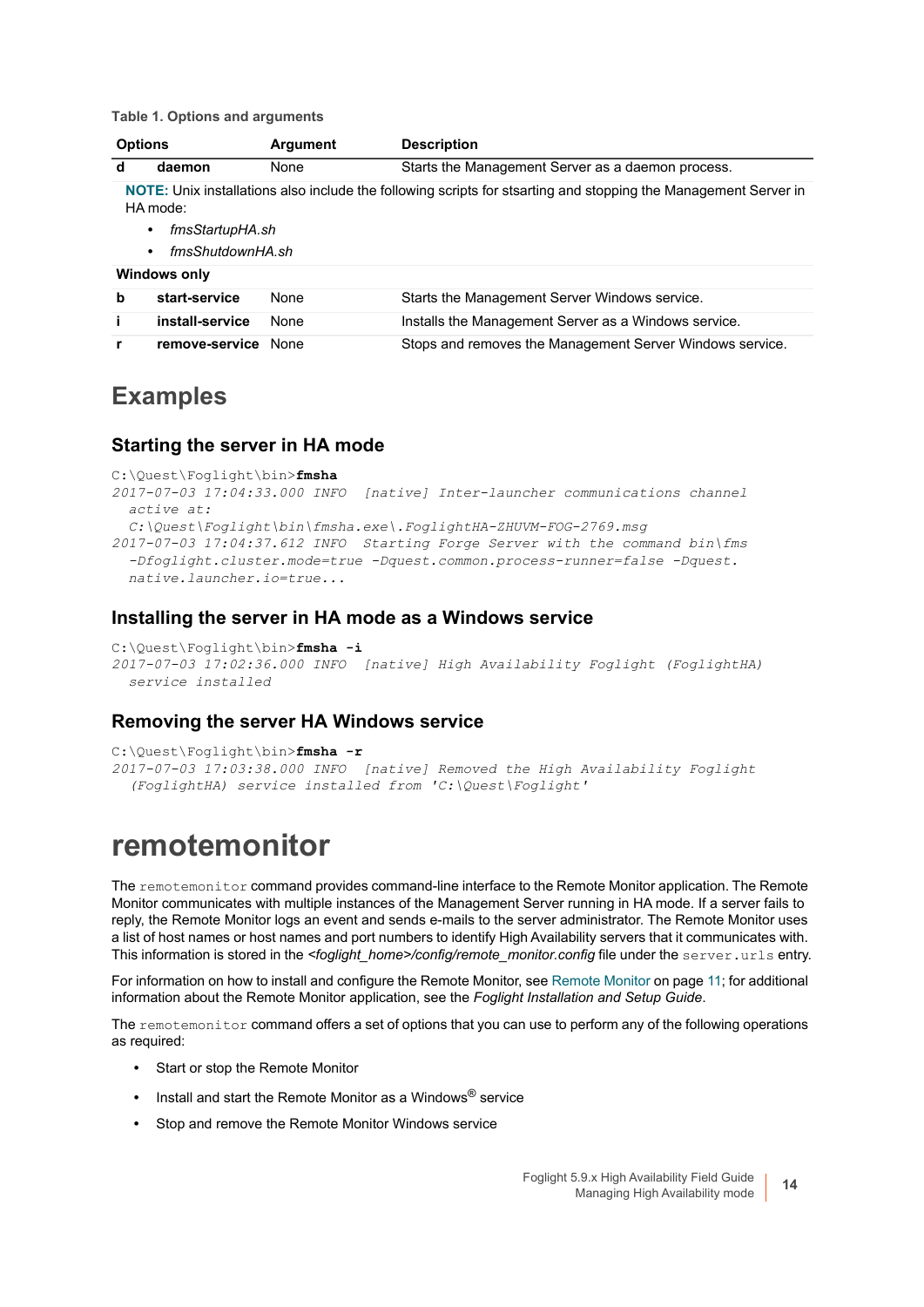- **•** Configure JavaTM Virtual Machine (JVM) options and add entries to the Remote Monitor classpath
- **•** Assign different names to different Remote Monitor process launchers
- **•** Display version information or a list of arguments and their descriptions

### **Syntax**

#### **Windows only**

```
remotemonitor [-s|--start] [-q|--stop] [-w|--wait] [-n|--name process_name] 
  [-i|--install-service] [-r|--remove-service] [-b|--start-service]
  [-j|--jvm-argument JVM_options] [-p|--classpath class_path] [-v|--version]
  [-h|--help] [-t|--thread-dump]
```
#### **Unix only**

```
remotemonitor [-s|--start] [-q|--stop] [-w|--wait]
  [-n|--name process_name] [-j|--jvm-argument JVM_options]
  [-p|--classpath class_path] [-v|--version] [-h|--help]
  [-t|--thread-dump]
```
**NOTE:** If you do not specify any options, remotemonitor uses the default option, s, and starts an i. instance of the Remote Monitor utility.

**Table 2. remotemonitor options and arguments** 

| <b>Options</b> |                                                | <b>Argument</b> | <b>Description</b>                                                                                                                                                                               |
|----------------|------------------------------------------------|-----------------|--------------------------------------------------------------------------------------------------------------------------------------------------------------------------------------------------|
|                | UNIX $^{\circledR}$ and Windows $^{\circledR}$ |                 |                                                                                                                                                                                                  |
| h              | help                                           | None            | Displays a list of arguments and their descriptions.                                                                                                                                             |
| j              | jvm-argument                                   | JVM_options     | Specifies one or more Java Virtual Machine (JVM) options.                                                                                                                                        |
| n              | name                                           | process name    | Specifies a unique process name for the current instance of<br>the Management Server. Foglight uses process names to<br>distinguish between different instances of the same process<br>launcher. |
| р              | classpath                                      | class_path      | Adds entries to the JVM classpath.                                                                                                                                                               |
| q              | stop                                           | None            | Stops the running Management Server process.                                                                                                                                                     |
| s              | start                                          | None            | Starts the Management Server.                                                                                                                                                                    |
| t              | thread-dump                                    | None            | Requests a thread output from the running application. This<br>option writes the output to a separate log file in the<br>application's installation directory.                                   |
| $\mathbf v$    | version                                        | None            | Displays the version number, copyright, build number, and<br>installation directory.                                                                                                             |
| w              | wait                                           | None            | When sending a shutdown command to an existing<br>Management Server process, this option instructs the<br>command to wait indefinitely for the process to exit before<br>shutting it down.       |
|                | <b>Windows only</b>                            |                 |                                                                                                                                                                                                  |
| b              | start-service                                  | None            | Starts the Management Server Windows service.                                                                                                                                                    |
| i              | install-service                                | None            | Installs the Management Server as a Windows service.                                                                                                                                             |
| r              | remove-service                                 | None            | Stops and removes the Management Server Windows<br>service.                                                                                                                                      |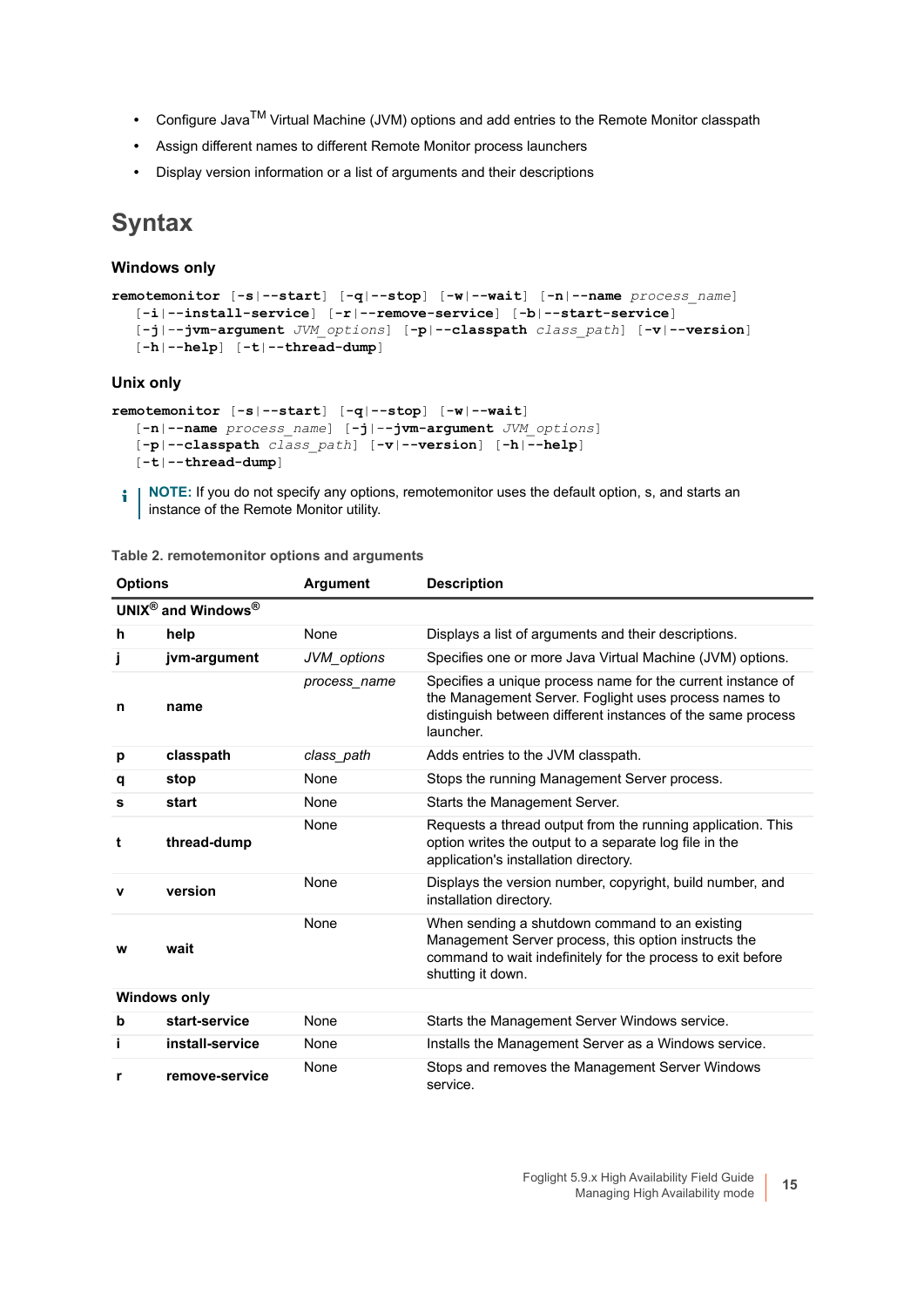### **Examples**

#### **Installing Remote Monitor as a Windows service**

```
C:\Quest\Foglight\bin>remotemonitor --install-service
2017-07-03 17:16:13.000 INFO [native] Foglight Remote Monitor (RemoteMonitor)
  service installed
```
#### **Removing the Remote Monitor Windows service**

```
C:\Quest\Foglight\bin>remotemonitor --remove-service
2017-07-03 17:17:24.000 INFO [native] Removed the Foglight Remote Monitor
   (RemoteMonitor) service installed from 'C:\Quest\Foglight'
```
#### **Displaying Remote Monitor version information**

```
C:\Quest\Foglight\bin>remotemonitor --version
Foglight RemoteMonitor 5.9.x
    Copyright (c) 2017 Quest Software Inc.
     Build Number: 5.9.1-201706300443-eebb0247-166 (64-bit)
```
# *Client Binary Directory: C:\Quest\Foglight*

### <span id="page-15-1"></span><span id="page-15-0"></span>**Configuring High Availability mode ports**

The following table shows the default port assignments that are used in HA mode. The port numbers can be specified at installation time, or after the installation using the configuration parameters in the file *<foglight\_home>/config/server.config*.

**NOTE:** In addition to the ports listed below, in some configurations, the Foglight® Management Server may ÷ use additional ports, such as the ports used by JGroups which is the underpinning component of Foglight HA. JGroups is a toolkit for reliable multicast communication. In a default configuration, it dynamically allocates some UDP ports for the communication between cluster members. Network traffic from those ports does not go beyond the local subnet. Therefore, no special firewall configuration is needed.

| Port                                                                                  |                                                    | <b>Server/Client Communication</b> |                      |                                                                                     |  |
|---------------------------------------------------------------------------------------|----------------------------------------------------|------------------------------------|----------------------|-------------------------------------------------------------------------------------|--|
| <b>Default</b><br><b>Number</b>                                                       | <b>Name</b>                                        | Listens On                         | Used By              | Communication<br><b>Direction</b>                                                   |  |
| 45566                                                                                 | <b>Cluster Mcast</b><br>Port                       | Management<br>Server               | Management<br>Server | Bidirectional between the HA<br>Management Server Primary and<br>Secondary servers. |  |
| <b>Description:</b> Cluster multicast port, used when Foglight is running in HA mode. |                                                    |                                    |                      |                                                                                     |  |
|                                                                                       | Configuration parameter: server.cluster.mcast port |                                    |                      |                                                                                     |  |
|                                                                                       |                                                    |                                    |                      |                                                                                     |  |

**Table 3. High Availability mode ports**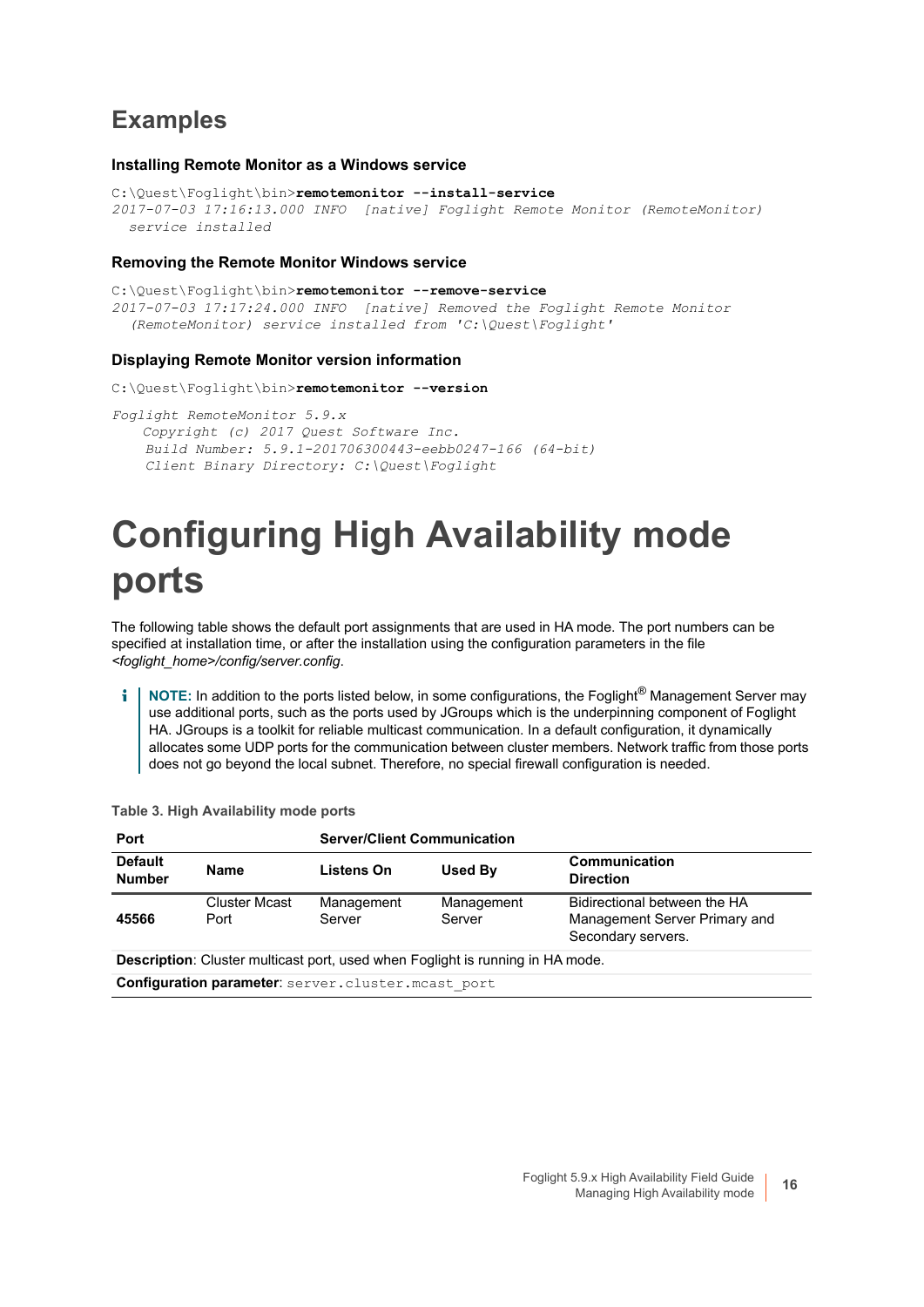**Table 3. High Availability mode ports**

| <b>Server/Client Communication</b><br><b>Port</b> |          |                      |                      |                                                                                     |
|---------------------------------------------------|----------|----------------------|----------------------|-------------------------------------------------------------------------------------|
| <b>Default</b><br><b>Number</b>                   | Name     | Listens On           | Used By              | Communication<br><b>Direction</b>                                                   |
| 7800                                              | TCP port | Management<br>Server | Management<br>Server | Bidirectional between the HA<br>Management Server Primary and<br>Secondary servers. |

**Description**: Port for TCP communication between two Management Servers when Foglight is running in HA mode.

**NOTE:** The TCP port number is not configured in the *<foglight\_home>/config/server.config* file, like the rest of the ports described in this table. It is specified in the following line of the *<foglight\_home>/config/jgroupsconfig.xml* file:

<TCPPING initial\_hosts="\${jgroups.bind\_addr}[**7800**],otherhost[**7800**]" …

To enable TCP communication, you must first uncomment the appropriate lines of code in the *jgroups-config.xml* file, as instructed in [Tuning connection issues in HA implementations on page 24.](#page-23-2)

In some cases, the system may use a different port number for TCP communication, for example, if the port 7800 is unavailable due to a conflict with another application. To find out the actual TCP port number, look through the Management server logs. For example, the following log entry indicates that the current TCP port number is 3307:

```
2014-04-07 16:53:01.125 VERBOSE [main] STDOUT -
   ---------------------------------------------------------
GMS: address is 127.0.0.1:3307 (cluster=my-cluster-name)
---------------------------------------------------------
```
**Configuration parameter**: N/A

### <span id="page-16-0"></span>**Configuring the cluster multicast port used in HA mode**

You can change the cluster multicast port that is used when Foglight® is running in High Availability (HA) mode. This port is used by members of an HA cluster to communicate with each other. The primary and secondary Management Servers within each HA partition must be configured to use the same cluster multicast port.

If you plan to have multiple HA partitions on the same sub-network, configure a different cluster multicast port for each HA partition on the sub-network.

#### *To change the cluster multicast port:*

- 1 Stop the primary and secondary Management Servers that are part of the HA cluster.
- 2 Open the file *<foglight\_home>/config/server.config* on each machine hosting a Management Server that is part of the HA cluster.
- 3 Set the parameter server.cluster.mcast port to the desired value in these files.

**IMPORTANT:** Ensure that the primary server and secondary servers within each HA partition are ÷ configured to use the same cluster multicast port.

- 4 Save the *server.config* files*.*
- 5 Restart the Management Servers.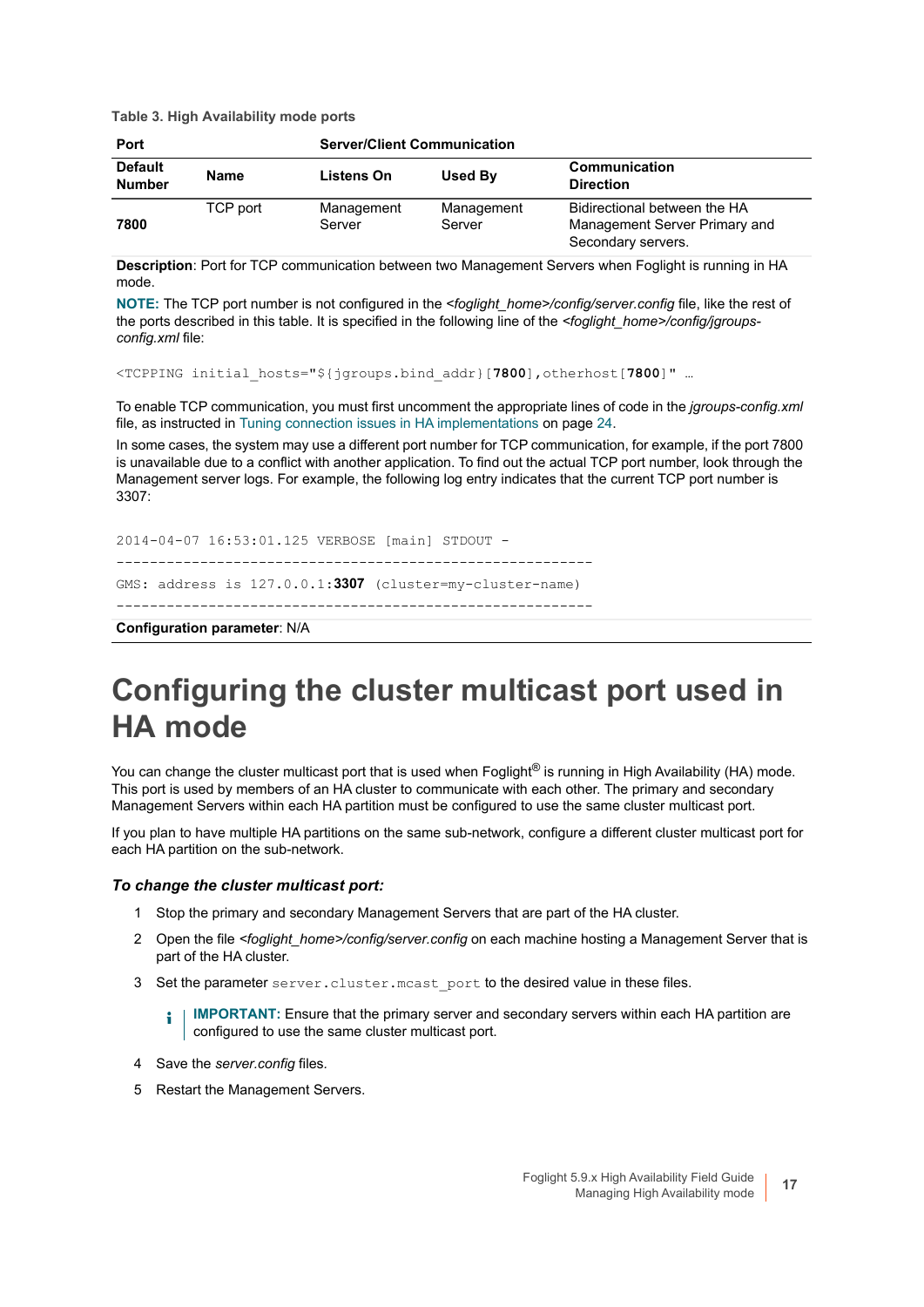**CAUTION: Errors can occur if servers that are not part of the same HA partition are configured to multicast on the same port on the same sub-network as the HA partition. [For more information, see](#page-18-2)  [Troubleshooting FAQ on page 19.](#page-18-2)**

### <span id="page-17-3"></span><span id="page-17-0"></span>**Important considerations for configuring HA over WAN**

Although HA outside of a single subnet (that is, across a WAN) is a supported configuration, it is important to first understand the performance and reliability implications of using this configuration.

Before distributing a Foglight<sup>®</sup> HA installation across data centers, consider the following:

- **•** WAN networks typically have lower bandwidth than LAN networks. Low bandwith and network congestion can lead to false failovers.
- **•** If the Foglight database is not distributed across data centers, one (or more) of the HA nodes must access the shared database remotely. This may cause poor performance.
- **•** If the Foglight database is not distributed across data centers, an outage in the data center that hosts the shared database results in total failure of the cluster.

For more information, see [Troubleshooting FAQ on page 19](#page-18-2), and [Tuning connection issues in HA implementations](#page-23-2) [on page 24.](#page-23-2)

## <span id="page-17-1"></span>**Security considerations for HA configuration**

JGroups provides the *ENCRYPT* class with the capability of encryption and decryption communications at any layer, without the need for a coordinator. For more information about the JGroups *ENCRYPT* class, visit the [JGroups](http://www.jgroups.org/javadoc/org/jgroups/protocols/ENCRYPT.html) website. The Foglight Management Server adopts the option of configuring a secretKey in a keystore to secure the HA mode. This security implementation is specified by the following lines in the *<foglight\_home>/config/jgroups-config.xml* file.

```
<config ....>
    \langleUDP..../>
      <!-- encryption -->
    <ENCRYPT 
     encrypt entire message="true"
     key store name="foglight.ha.keystore"
     store_password="foglightha"
     key_password="foglightha" 
     alias="foglightha"
     />
</config>
```
### <span id="page-17-2"></span>**Exploring the High Availability view**

The High Availability View, located on the Management Server Administration dashboard, indicates if Foglight® is running in High Availability (HA) mode.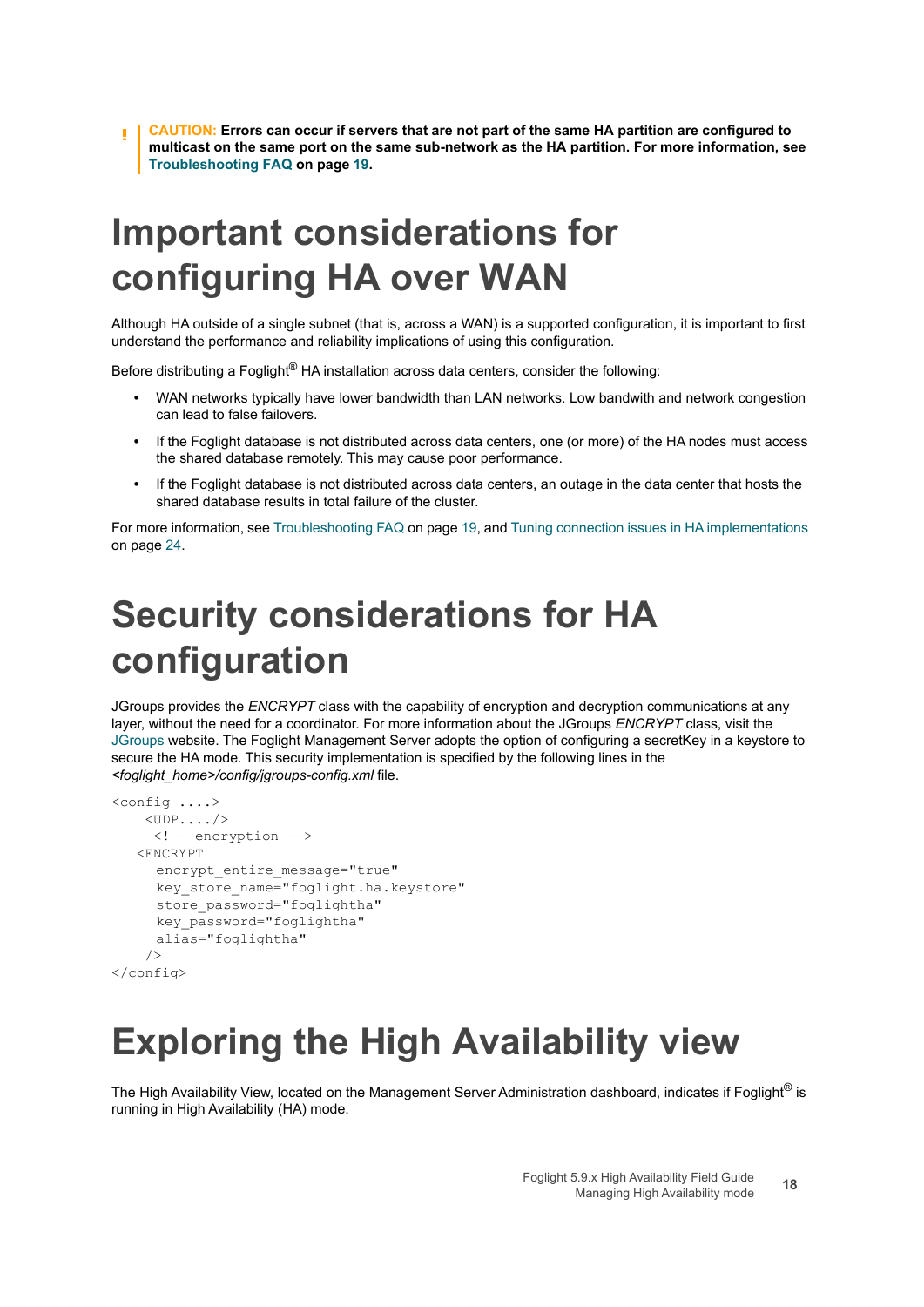| <b>High Availability</b> |  |
|--------------------------|--|
| Status                   |  |
| Peers                    |  |

This view displays the following information:

- **Status** shows if Foglight is running in HA mode  $($   $)$  or not  $($   $)$ .
- **Peers** shows the number of servers in the cluster, not including the current server.

## <span id="page-18-0"></span>**Configuring Foglight Agent Manager for HA mode**

The Foglight<sup>®</sup> Agent Manager client fully supports communicating with a Management Server HA cluster. During Agent Manager installation, you can configure multiple HA URLs for the upstream Management Server. In addition, if you connect to the active Management Server in an HA cluster, the Agent Manager installer can automatically query for and configure the other HA peer URLs. This ensures that, if the active (primary) Management Server fails over to an HA peer (secondary server), the Agent Manager clients will connect to the new active peer seamlessly.

For more information about installing and configuring the Agent Manager, see the *Foglight Agent Manager Installation Guide*.

## <span id="page-18-1"></span>**Upgrading cartridges in a High Availability environment**

To upgrade cartridges in an HA environment, you only need to install the cartridge you want to upgrade on the primary server while both the primary and the secondary Management Servers are running. The cartridges are then copied over to the secondary server automatically.

The management log reports on the copying of the cartridges.

### <span id="page-18-2"></span>**Troubleshooting FAQ**

**I am running Foglight® in High Availability (HA) mode. When I start my Management Servers, "UDP mcast receiver" errors appear in the logs for the primary and secondary Management Servers. How can I resolve these errors?**

If Management Servers that are not part of a particular HA partition are configured to multicast using the same port on the same subnet as those within the HA partition, errors like the following appear in the logs for the Management Servers that are configured in this way:

```
ERROR [UDP mcast receiver] org.jgroups.protocols.UDP - message does not have a UDP 
header
```
or

```
ERROR [UDP mcast receiver] org.jgroups.protocols.UDP - discarded message from 
different group
```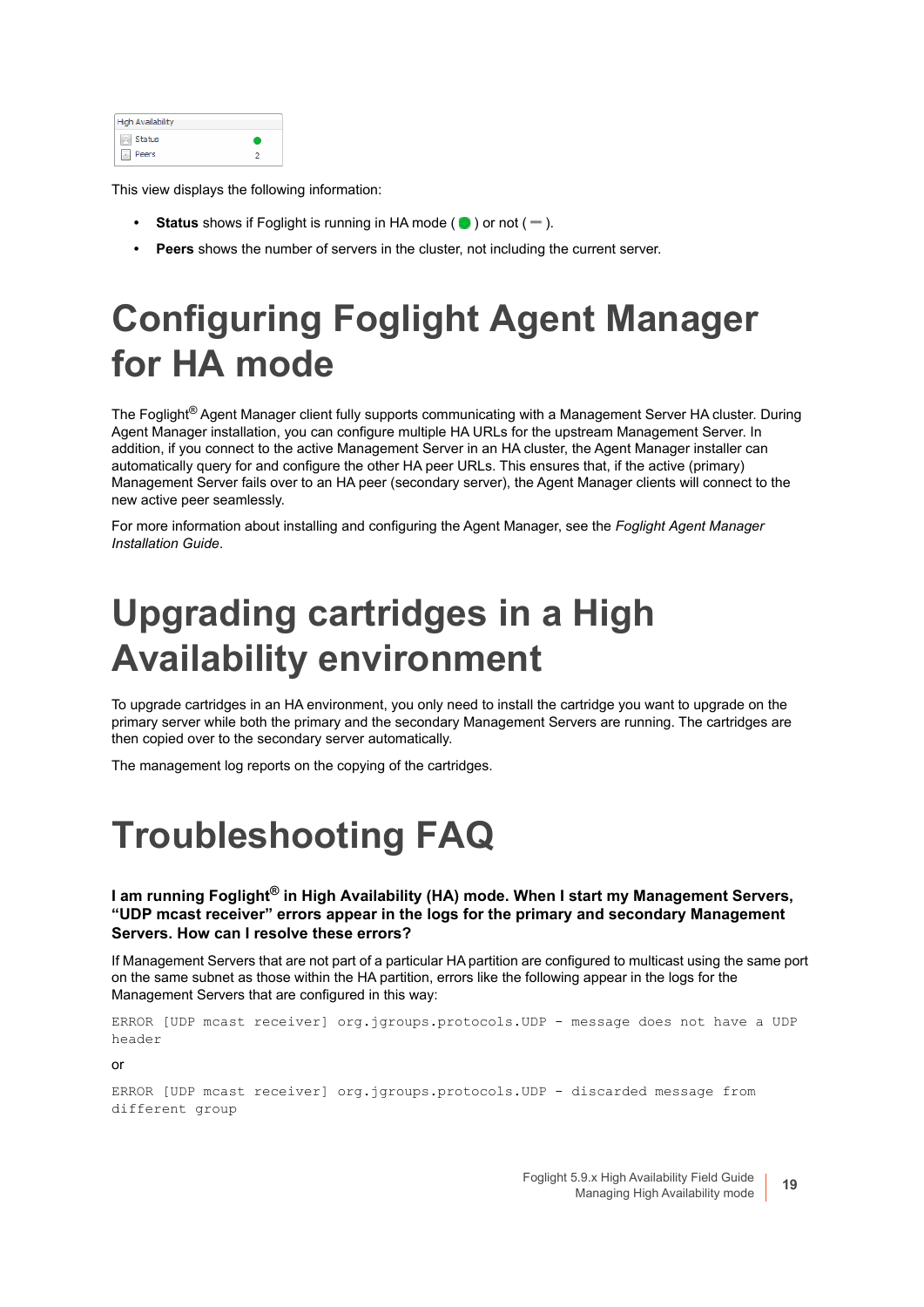If you see this type of message, change the cluster multicast port of the servers that are reporting the error. In addition, if you plan to have multiple High Availability (HA) partitions on the same subnet, configure a different cluster multicast port for each HA partition. See [Configuring the cluster multicast port used in HA mode on page 17](#page-16-0) for instructions.

**IMPORTANT:** In both cases described above (resolving errors and planning to have multiple HA å partitions on the same subnet), the primary server and secondary servers within each HA partition must be configured to use the same cluster multicast port.

#### **Why does a Management Server running in HA mode restart when it is configured to use SSL?**

Each Management Server in an HA cluster checks its own internal health.monitor.port to try and determine the server health. If this check fails, the server is automatically restarted. The HA Health Check Monitor does not use HTTPS, so when the Management Server is configured to use HTTPS/SSL, the port health check fails and the server is restarted.

To prevent this issue, configure the Health Check URL in the *restart\_monitor.config* to use HTTP and port 8080.

By default, the URL is: health.check.url="**https://localhost:8443**/foglight-sl/HealthCheck";

Specify HTTP as the transport protocol, and define the actual Management Server host name and port 8080. For example:

health.check.url="**http://hostname:8080**/foglight-sl/HealthCheck";

Ensure that the URL is updated on each server in the cluster.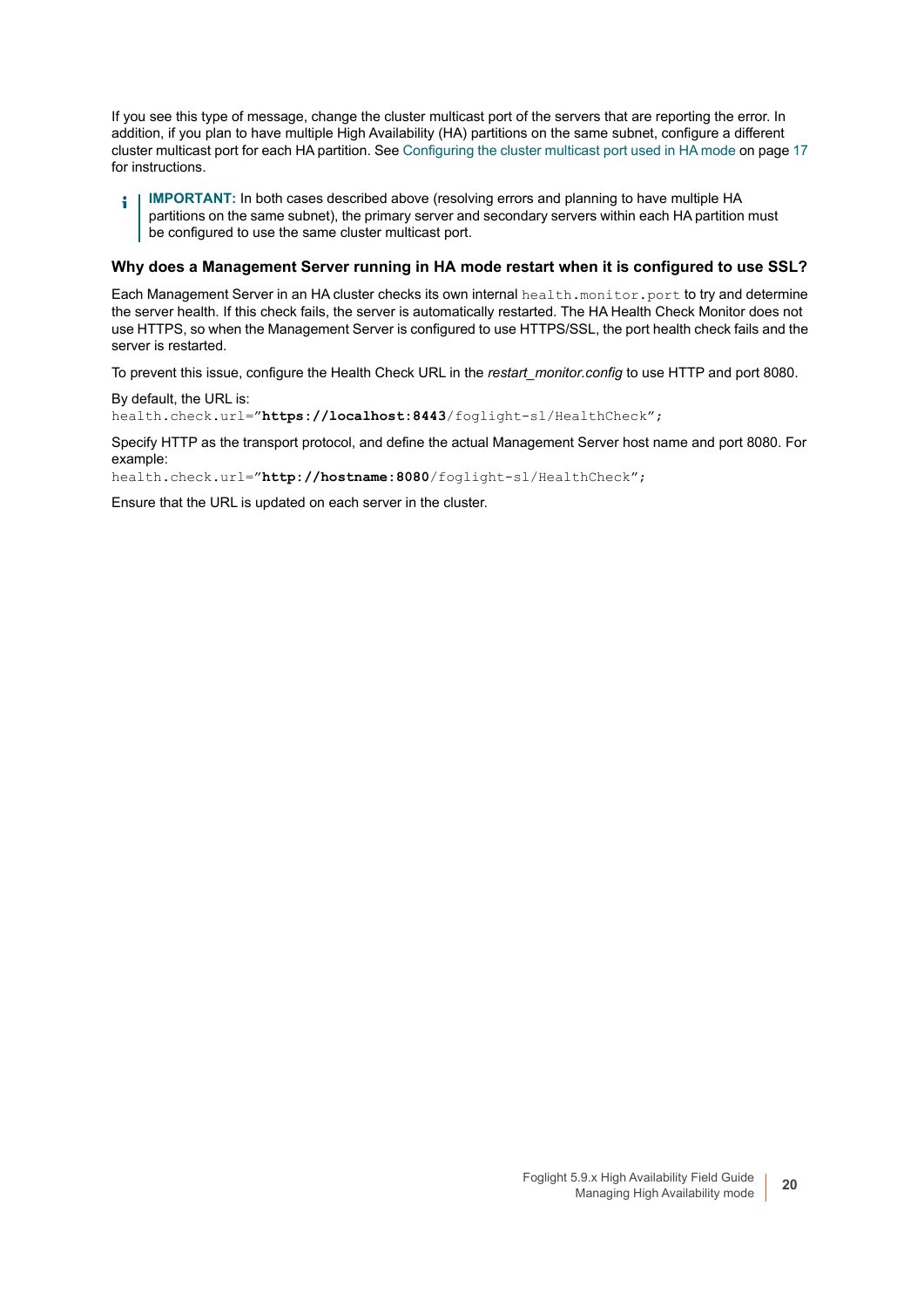## <span id="page-20-2"></span><span id="page-20-0"></span>**Common configuration scenarios**

This section outlines three common configuration scenarios for HA mode. It is intended only to illustrate possible configurations and processes and does not imply that Quest favors or recommends any of the platforms, technologies, or procedures described.

This information is intended for anyone taking the role of architect or installer for a Foglight<sup>®</sup> 5.x project.

- **•** [Running on Oracle RAC](#page-20-1)
- **•** [Running in a cluster](#page-21-1)

### <span id="page-20-3"></span><span id="page-20-1"></span>**Running on Oracle RAC**

In this configuration, the Management Server was installed on two distinct physical hosts, one acting as HA mode primary, and the other as secondary. This setup was run over an Oracle<sup>®</sup> RAC cluster to provide HA at the database layer. In addition, an HTTP proxy was configured to provide end users with a single URL for access to the Foglight<sup>®</sup> browser interface.

**Figure 1. Oracle RAC configuration**



**NOTE:** For more information about Oracle RAC, see[:](http://www.oracle.com/technetwork/database/clustering/overview/index.html) i [http://www.oracle.com/technetwork/database/clustering/overview/index.html.](http://www.oracle.com/technetwork/database/clustering/overview/index.html)

#### *To configure an HA cluster on RAC:*

- 1 During installation of the primary Management Server, choose Oracle as the external database.
- 2 Choose the **Configure Later** option.

**3**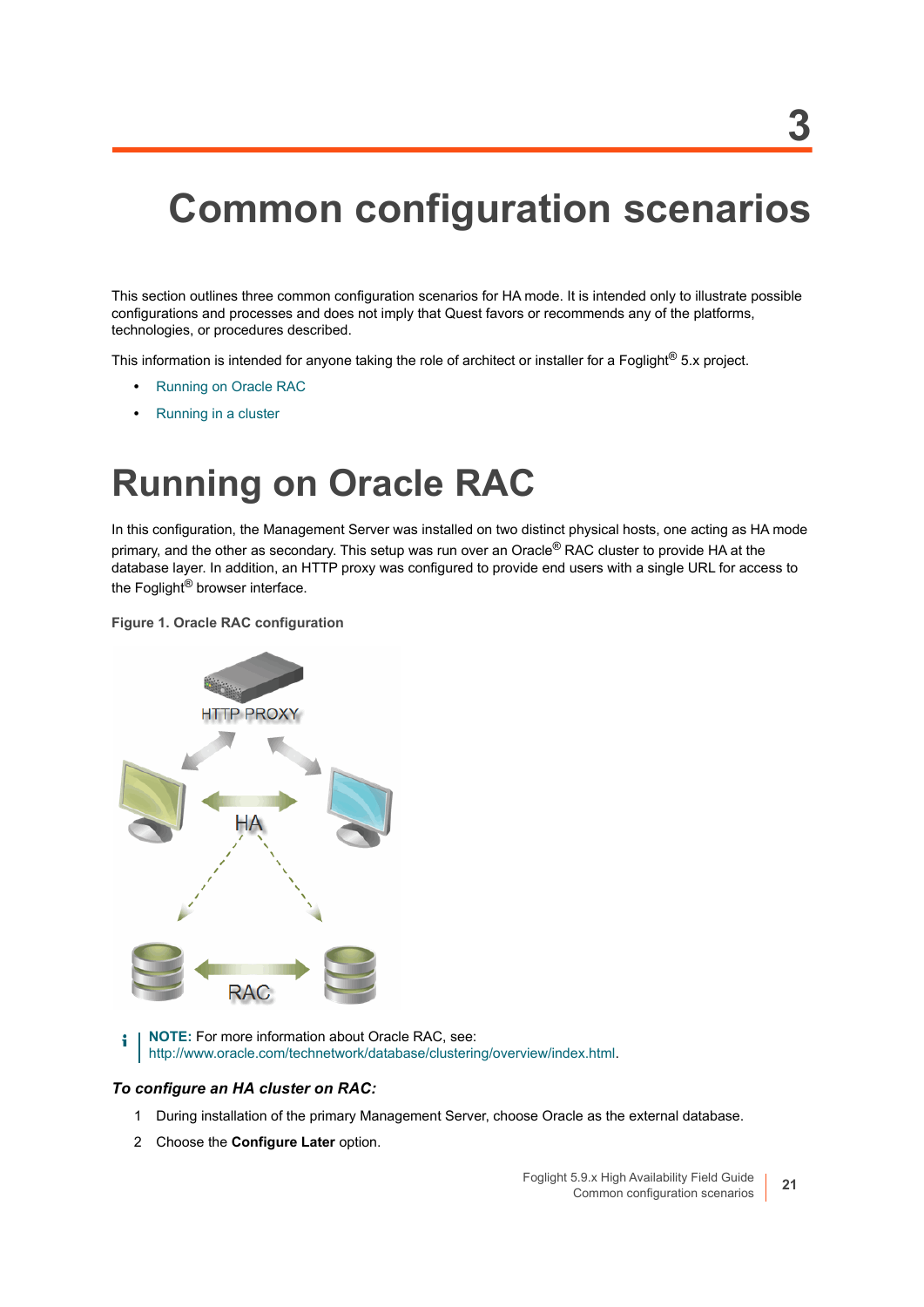3 Ensure that you do not start the Management Server automatically when installation is complete.

```
4 Before starting the server, open the datasource-oracle.properites file and edit the url section:
  url=jdbc:oracle:thin:@(DESCRIPTION= (FAILOVER=ON) 
(ADDRESS_LIST=(LOAD_BALANCE=ON)
(ADDRESS=(PROTOCOL=TCP) (HOST=primary.domain.com) (PORT=1521))
(ADDRESS=(PROTOCOL=TCP) (HOST=secondary.domain.com) (PORT=1521)))
(CONNECT_DATA=(SERVICE_NAME=FGLRAC.domain.com)))
```
- 5 Install the Management Server on each machine in the cluster in turn.
- 6 Replace the datasource-oracle.properites file on each machine with the modified one shown partially in [Step 4.](#page-21-4)
- 7 Start the primary and secondary Management Servers.
- **NOTE:** The previous procedure outlines only one method of configuration. Other methods include: using the ÷ SQL scripts included with Foglight to do the first-time configuration, and further configuration of the *oracleds.xml* file. These methods are possible, but have not been tested.

### <span id="page-21-2"></span><span id="page-21-0"></span>**Running behind an HTTP proxy**

One of the most common configurations is running the Management Server in HA mode behind a proxy so that end users and the agent configuration only need one URL for connection to the browser interface.

In the following example, a third-party software program called *balance* is used as a proxy.

#### *To run the Management Server behind an HTTP proxy:*

- 1 Install *balance*, available from:<http://www.inlab.de/balance.html>.
- 2 Configure *balance* to forward connections made to the server's port 8888 to the Foglight® UI port on the two machines in the HA cluster.
- 3 Configure the proxy to regularly test the two Management Servers to determine which one is active and to send all requests to the active Management Server.
- **NOTE:** On failover to another member of the cluster, the Foglight browser interface session will restart. i I

### <span id="page-21-3"></span><span id="page-21-1"></span>**Running in a cluster**

This section describes one scenario for running the Foglight<sup>®</sup> Management Server in HA mode with clustering at the application layer. In particular, the focus is on operating system level clustering used in commercial systems such as Oracle<sup>®</sup>, Microsoft<sup>®</sup>, and Veritas<sup>TM</sup> clusters.

**Figure 2. Cluster configuration**

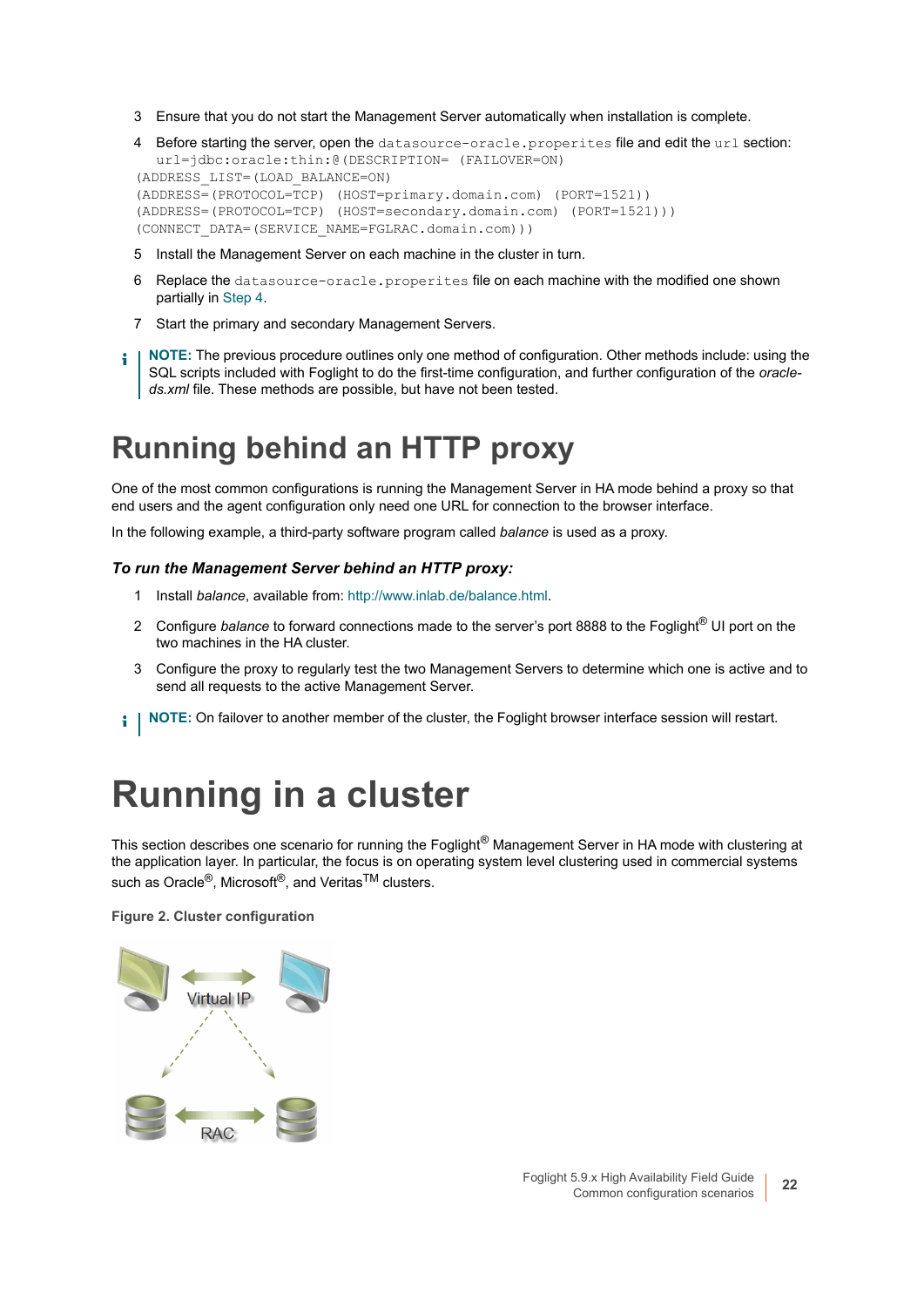This scenario uses the Linux® HA Project's *heartbeat* software for SuSE ES 10.1. The *heartbeat* package includes a virtual IP resource called *IPaddr2*.

#### *Configuration:*

- 1 One virtual IP resource was set up in the cluster to migrate between two hosts.
- 2 The Management Server was installed on a shared disk so that it could run on either node in the cluster.
- 3 Agents were configured with the virtual IP.
- 4 All interaction with the Foglight browser interface was done through the virtual IP.
- **i** | NOTE: The agent has no mechanism to tie it to a particular interface, and it stops sending data to the Management Server at failover until restarted.

For more information about the Linux HA Project and heartbeat, see [http://linux-ha.org.](http://linux-ha.org)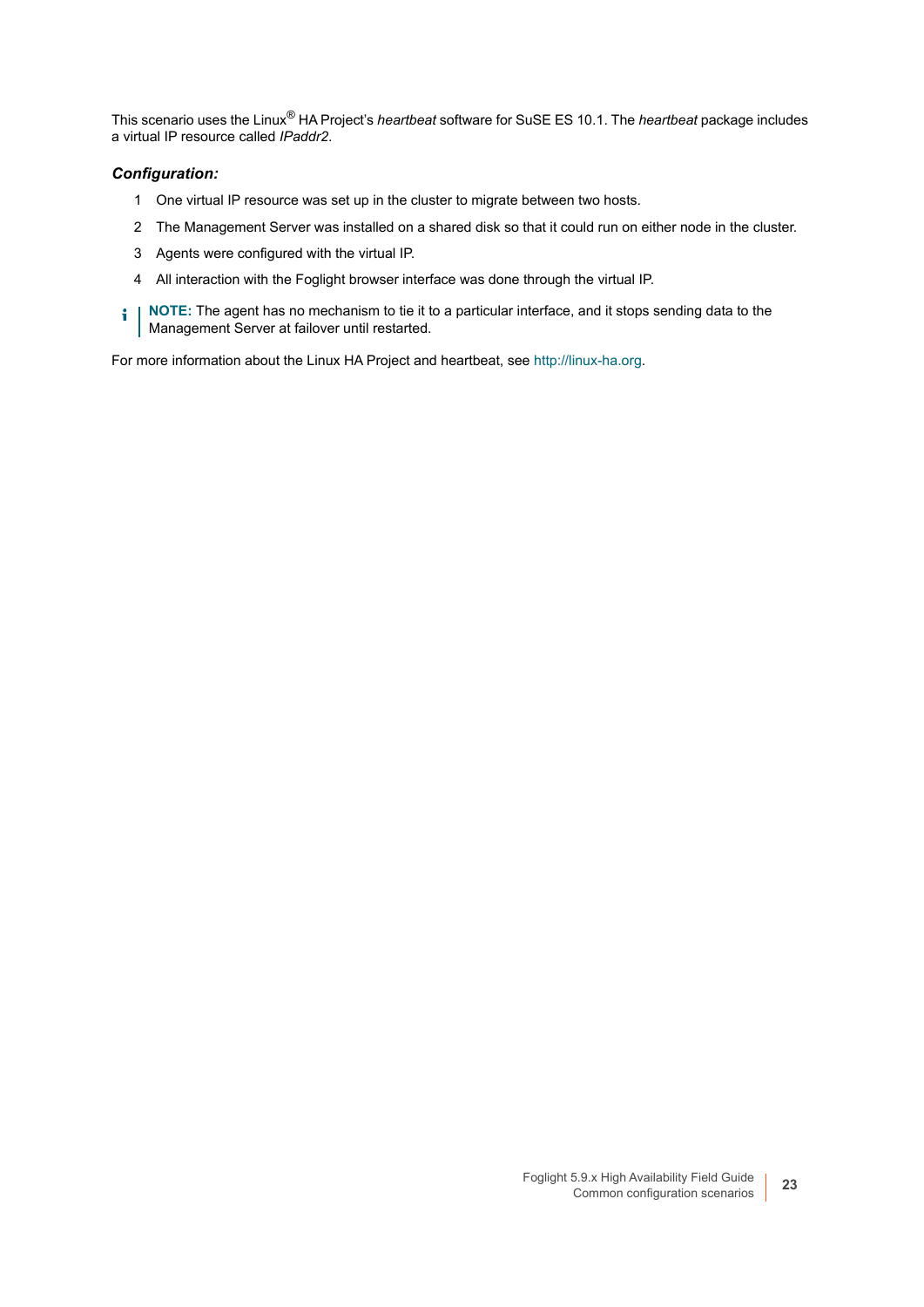# <span id="page-23-2"></span><span id="page-23-0"></span>**Tuning connection issues in HA implementations**

In some cases, the communication between servers in the cluster is not reliable. Sometimes unwanted behaviors occur, such as:

- **•** A secondary server takes over while the primary server is still running.
- **•** Messages from an HA member are discarded as "message from non-member".
- **•** When starting up a secondary server, it fails to recognize the primary server.

These issues may be attributable to JGroup (the underlying communication package that the Foglight Management Server uses for its HA implementation) and to the fact that a Foglight HA implementation uses UDP for communication by default and UDP is by nature an unreliable protocol.

- **•** [Tuning the Management Server](#page-23-1)
- **•** [Managing hosts with multiple network interfaces](#page-24-0)

### <span id="page-23-1"></span>**Tuning the Management Server**

If you encounter these HA issues, consider performing the following tuning exercise.

#### *To tune the Management Server:*

- 1 Ensure the servers have synchronized system clocks. Out of sync server system clocks greatly increase the risk of communication errors.
	- **IMPORTANT:** If the system clock is out of sync by 5 seconds or more during HA server startup, a ÷ warning message similar to the following appears in the log:

Warning: system time not in sync with primary server, Mon Aug 30 11:47:57 ECT 2010 vs Mon Sug 30 11:48:52 EDT 2010.)

2 Reconfigure JGroup to use TCP instead of UDP as the communication protocol. This is suitable for clusters with a small number (less than five) of predetermined servers.

**i** | IMPORTANT: You must make the following changes to each server in the cluster.

- a Shut down the servers.
- b Edit the *config/jgroups-config.xml* file.
	- a Uncomment the TCP block:

 $\angle$ TCP .... />

b Uncomment the TCPPING block: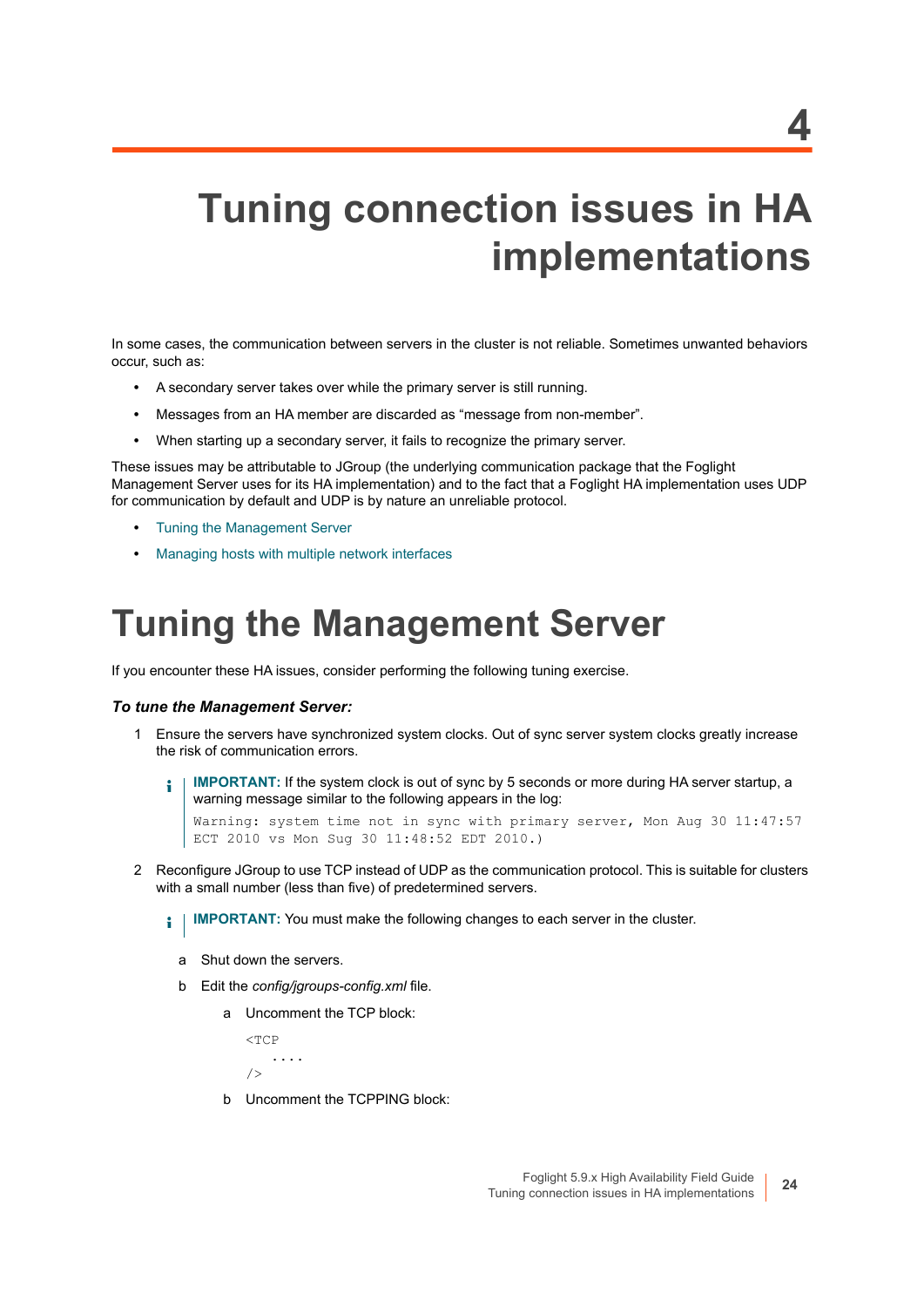```
<TCPPING
    ....
/
```
c Comment out the UDP block:

 $<sub>IIDP</sub>$ </sub> .... />

d Comment out the PING block:

 $\angle$ PTN $G$  ....  $/$ 

- c Make these changes on both your primary and secondary HA servers:
	- a Find the line beginning with:

```
<TCPPING initial_hosts="${jgroups.bind_addr}[7800],otherhost[7800]" 
  port_range="3"
```
b Change otherhost to the host name of the secondary server in the cluster. For example:

<TCPPING initial\_hosts="\${jgroups.bind\_addr}[7800],**host2**[7800]" port\_range="3"

c If there are more than two servers in the cluster, add those servers to the list as well. For example:

```
<TCPPING initial_hosts="${jgroups.bind_addr}[7800],host2[7800],
  host3[7800]" port_range="3"
```
d Repeat the edit on your secondary HA host, to the initial HA host name. For example:

<TCPPING initial\_hosts="\$[7800],**host1**[7800]" port\_range="3"

If there are more than two servers in the cluster, add those servers to the list as well. For example:

<TCPPING initial\_hosts="\$ {jgroups.bind\_addr}[7800],host1[7800], **host3**[7800]"

- **NOTE:** In these examples, 7800 is the port number used for TCP communication. For more ÷ information about the HA ports used by the Management Server, see [Configuring High](#page-15-1)  [Availability mode ports on page 16.](#page-15-1)
- e Save your changes.
- f Start the primary server. Wait for the primary server to start up completely, then restart the secondary server(s).

### <span id="page-24-0"></span>**Managing hosts with multiple network interfaces**

When configuring Foglight<sup>®</sup> Management Servers that are installed on hosts with multiple network interfaces (that is, with multiple IP addresses and host names), you can specify the IP address that is to be used for communication with the server. To specify the IP address and host name, configure the following parameters in the *server.config* file:

```
server.bind.address = "X.X.X.X";
server.remote.address = "host name";
```
Where: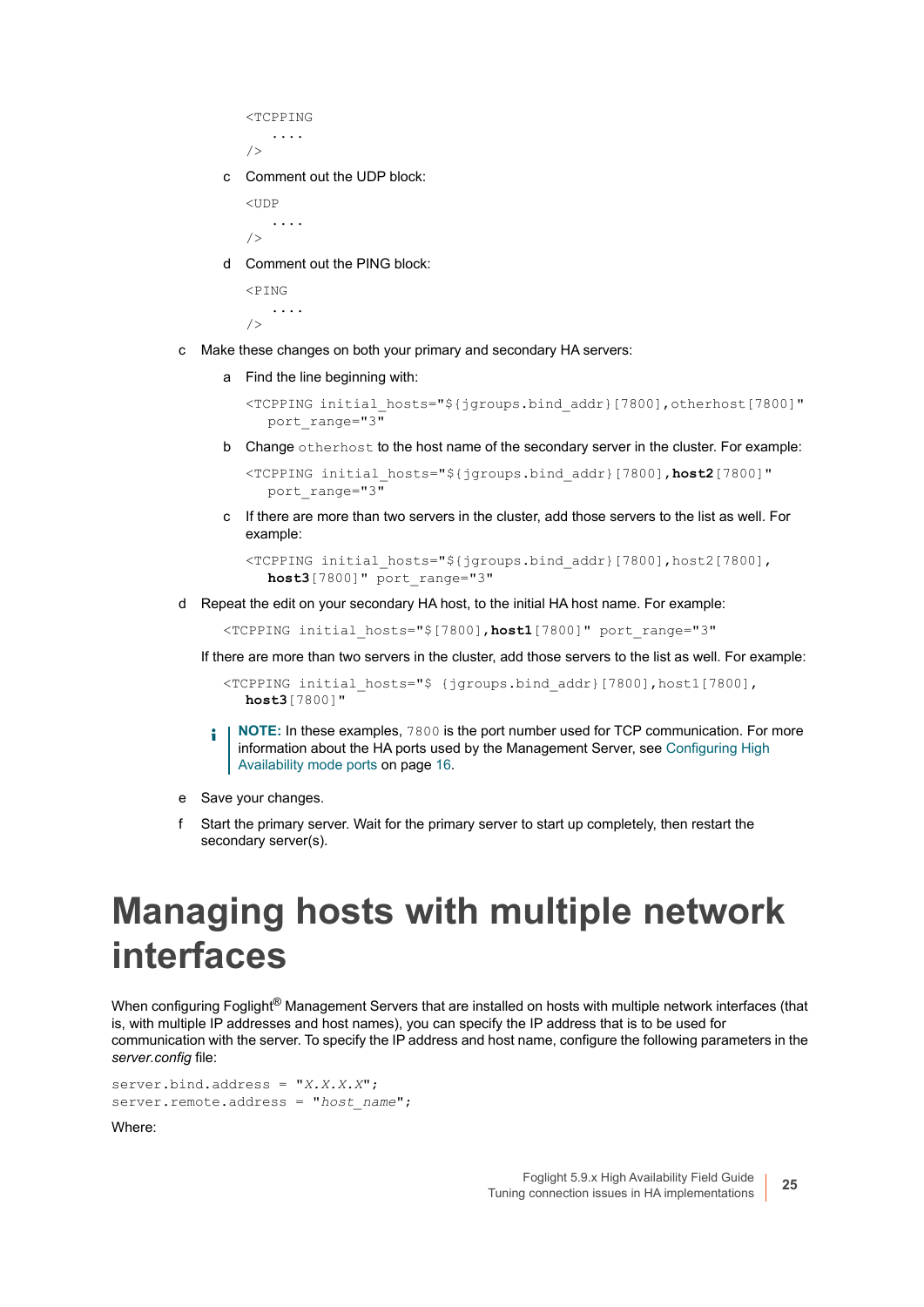- **•** *X.X.X.X* is the desired IP address.
- **•** *host\_name* is the DNS (Domain Name System) host name or the IP address.

#### **Example A**

server.bind.address = "192.0.2.2"; server.remote.address = "host1.example.com";

If a DNS host name is not available for the bind address, the IP address can be used:

 $server.bind.address = "192.0.2.2":$ server.remote.address = "192.0.2.2";

When the Management Server is configured to run in HA mode, you also need to reconfigure the restarter to perform server health check with the same host name or IP address. To do that, open the r*estart\_monitor.config* file, locate the health.check.url and server.host properties, and set their values to the one specified by the server.remote.address parameter (in *server.config*).

#### **Example B**

server.bind.address = "host1.example.com";

If a DNS name is available for the desired bind address, the name can be used instead of the raw address.

For more information about server.bind.address and server.remote.address, see the comments in *server.config*.

### <span id="page-25-2"></span><span id="page-25-0"></span>**JDK with IPv6 on Linux**

Management Servers running on a VMware® Linux® x86\_64 image fail to start up and a "jave.net.BindException: Cannot assign requested address exception" is raised. (85262)

This is a JDK issue with IPv6 on Linux, not a true High Availability issue. It also impacts standalone servers. However, the issue is documented here because it occurs when the JGroup cluster service is starting up.

Workaround: Start the Management Server with the following command:

-Djava.net.preferIPv4Stack=true

For more information, see: the JGroups FAQ [\(http://community.jboss.org/wiki/JGroupsFAQ](http://community.jboss.org/wiki/JGroupsFAQ)) and Oracle<sup>®</sup> Bugs for [it \(h](http://bugs.sun.com/bugdatabase/view_bug.do?bug_id=6521974)ttp://bugs.sun.com/bugdatabase/view\_bug.do?bug\_id=6521974).

### <span id="page-25-1"></span>**Foglight Management Server automatically restarted**

Sometimes, after what appears to be a normal and successful startup, an HA server is automatically shut down and restarted. The most likely reason for this is a misconfiguration of health check URL in the *restart\_monitor.config* file.

For example, you may have reconfigured the HTTP port of the Management Server or reconfigured the IP address that the server is bound to, but forgotten to reconfigure the health check URL of the restarter. If the restarter cannot contact the Management Server for health check, it considers the Management Server not responsive and restarts it.

You can check the *server\_restarter\_xxxx-xx-xx\_xxxxx\_xxx.log* file to determine if this scenario is what caused the restart. If so, edit the *restart\_monitor.config* file by locating the line beginning with health.check.url and configuring the URL properly.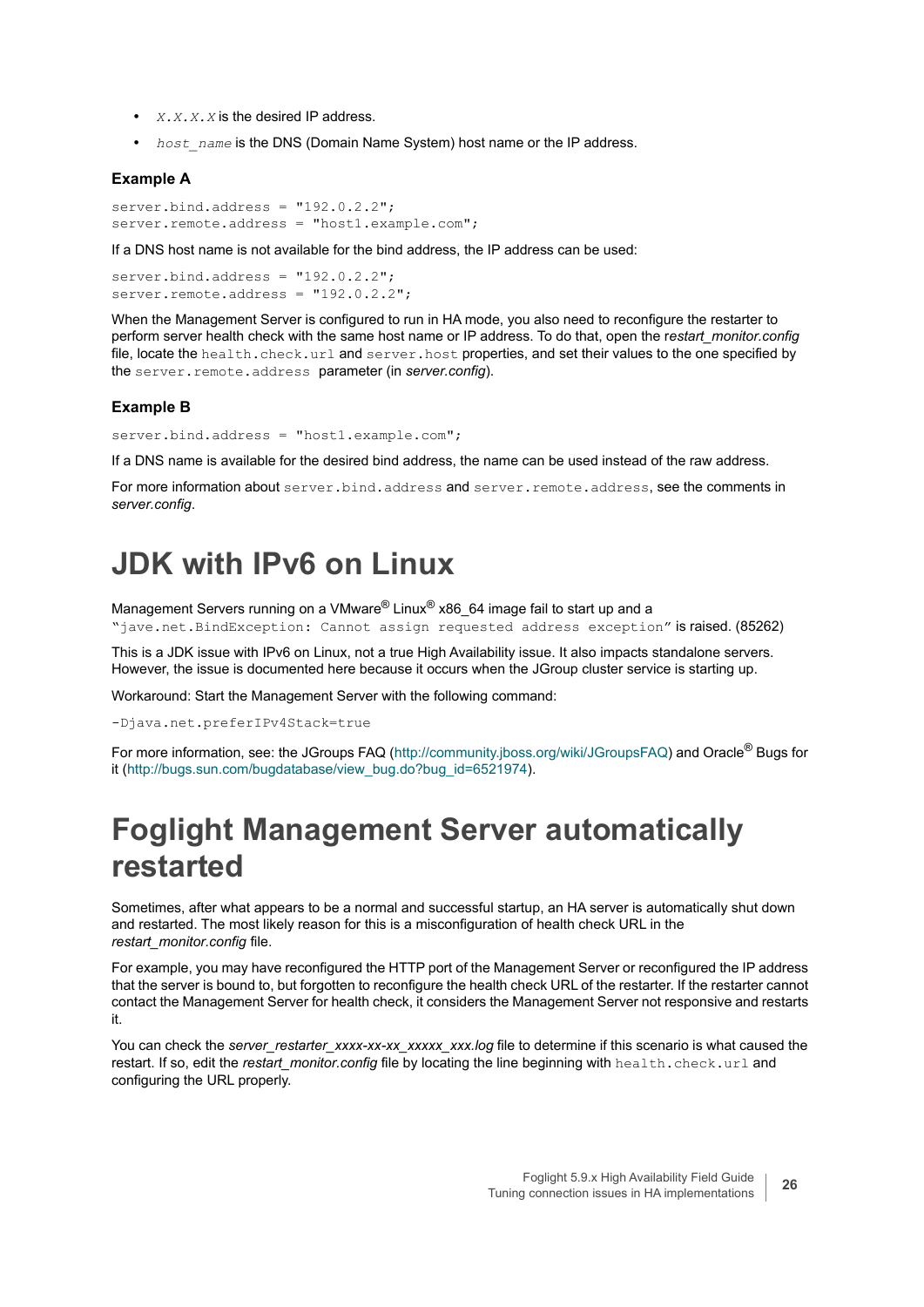### <span id="page-26-0"></span>**Other JGroup-related issues**

ERROR org.jgroups.protocols.UDP max\_bundle\_size (64000\_ is greater than the largest TP fragmentation size (8000):

<https://jira.jboss.org/browse/JGRP-798>

"Cross talk" can occur between servers on different clusters:

<https://jira.jboss.org/browse/JGRP-614>